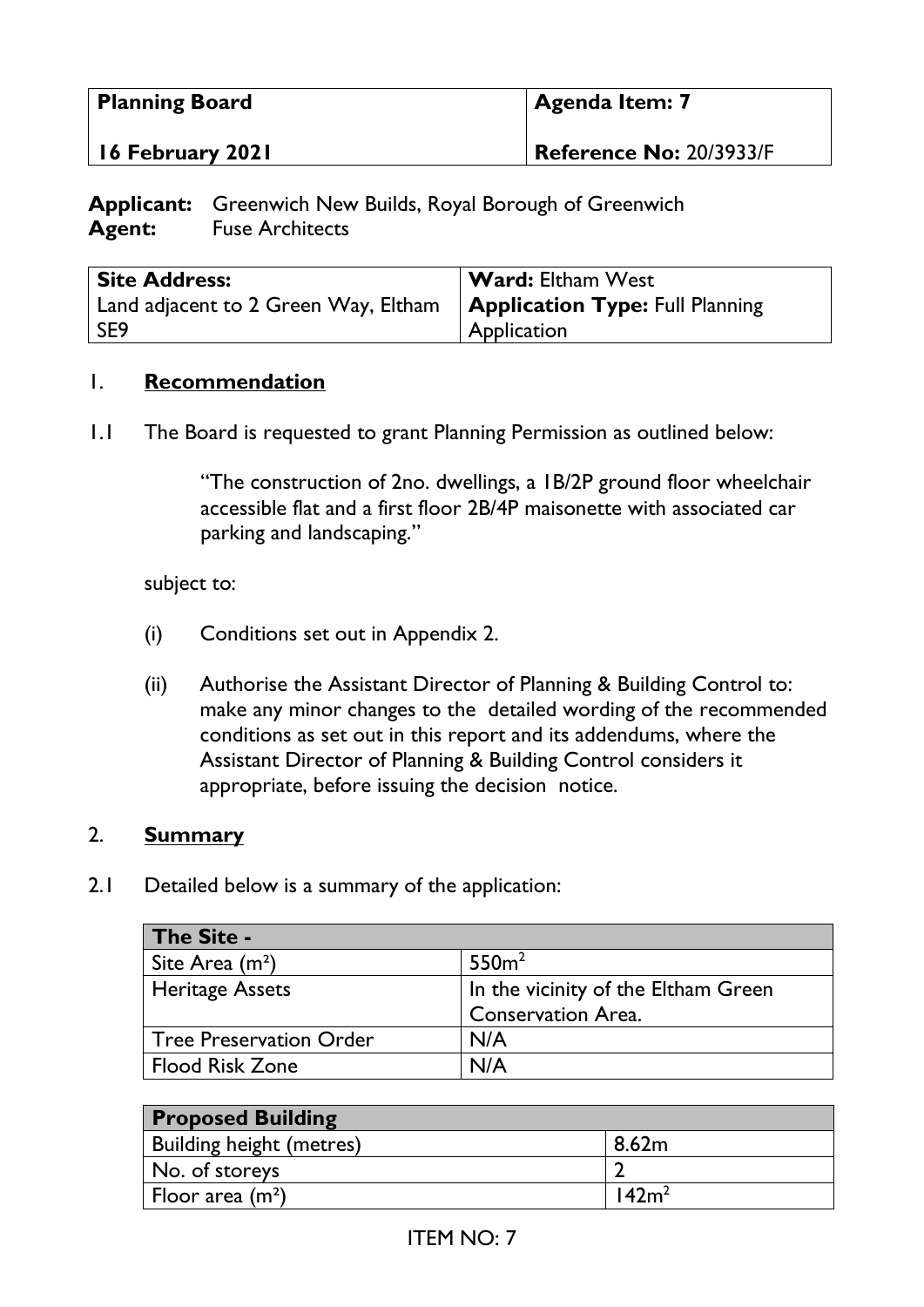| <b>Housing</b>            |                          |        |
|---------------------------|--------------------------|--------|
| Density                   | Habitable Rooms per      | 91HRH  |
|                           | Hectare (HRH)            |        |
| <b>Dwelling Mix</b>       | $l$ -bed (no. $/$ %)     | (50%)  |
|                           | 2-bed (no. $/$ %)        | (50%)  |
| <b>Affordable Housing</b> | Social Rent (no. / %)    | (100%) |
| <b>Housing Standards</b>  | Complies with            |        |
|                           | <b>Technical housing</b> | Yes    |
|                           | standards – nationally   |        |
|                           | described space          |        |
|                           | standard and London      |        |
|                           | Plan standards?          |        |
|                           |                          |        |

| Transportation          |                               |       |
|-------------------------|-------------------------------|-------|
| Car Parking             | No. existing car              | 0     |
|                         | parking spaces                |       |
|                         | No. Proposed Car              |       |
|                         | <b>Parking Spaces</b>         |       |
|                         | <b>Proposed Parking Ratio</b> | 0.5:1 |
| <b>Cycle Parking</b>    | No. Proposed Cycle            | 4     |
|                         | Parking                       |       |
|                         | Complies with policy          | Yes   |
| <b>Public Transport</b> | <b>PTAL Rating</b>            |       |

| <b>Sustainability / Energy</b> |        |
|--------------------------------|--------|
| Renewable Energy Source (%)    | 76.43% |

| <b>Public Consultation</b>  |                                  |
|-----------------------------|----------------------------------|
| Number in Support           |                                  |
| <b>Number of objections</b> |                                  |
| Main issues raised          | • Parking                        |
|                             | • Design, and                    |
|                             | • Impact on adjoining residents. |

- 2.2 The report details all relevant national, regional and local policy implications of the scheme, including supplementary planning guidance.
- 2.3 The applicant is the Royal Borough of Greenwich. As such, in accordance with the Royal Borough of Greenwich constitution the application is required to be determined by the Planning Board.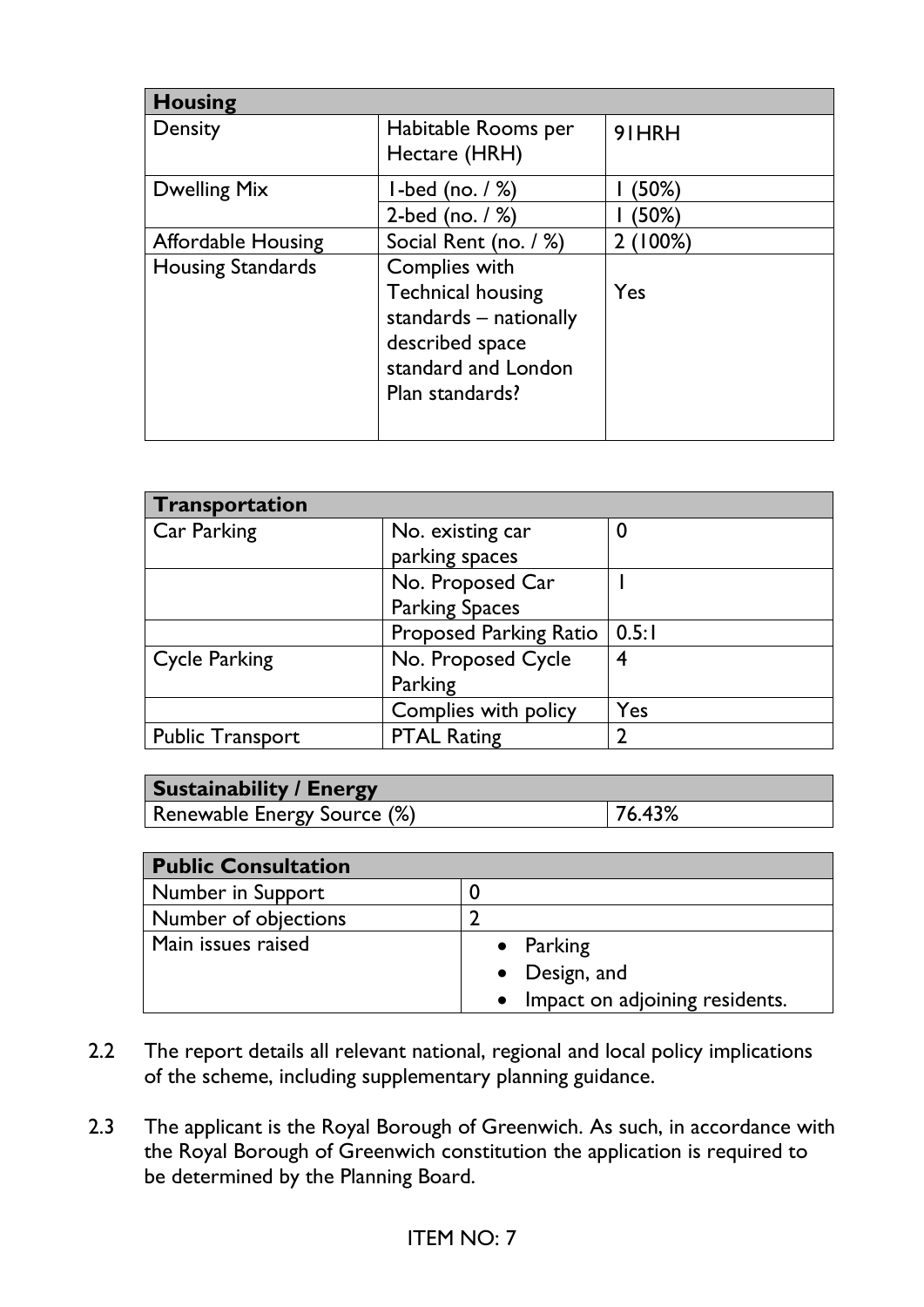2.4 The application is considered acceptable and is recommended for approval, subject to conditions set out in the report.



#### **Site Plan**

Figure 1: Existing Site Plan

### **3. Site and Surroundings (in detail)**

- 3.1 The subject site is a  $550m^2$  roughly triangular shaped vacant lot of land, located on the corner of Green Way and Westhorne Avenue, Eltham.
- 3.2 The site consists of an open grassed area with two trees located along the western boundary, with shrubs boarding the northern and southern boundaries.
- 3.3 The surrounding area is predominantly residential in use. Eltham Green is located to the south of the site on the opposite side of Green Way.
- 3.4 The subject site is not listed, locally listed nor located within a conservation area. Eltham Green Conservation Area is located 67m to the west of the subject site.

#### **4. Relevant Planning History**

4.1 No relevant site history.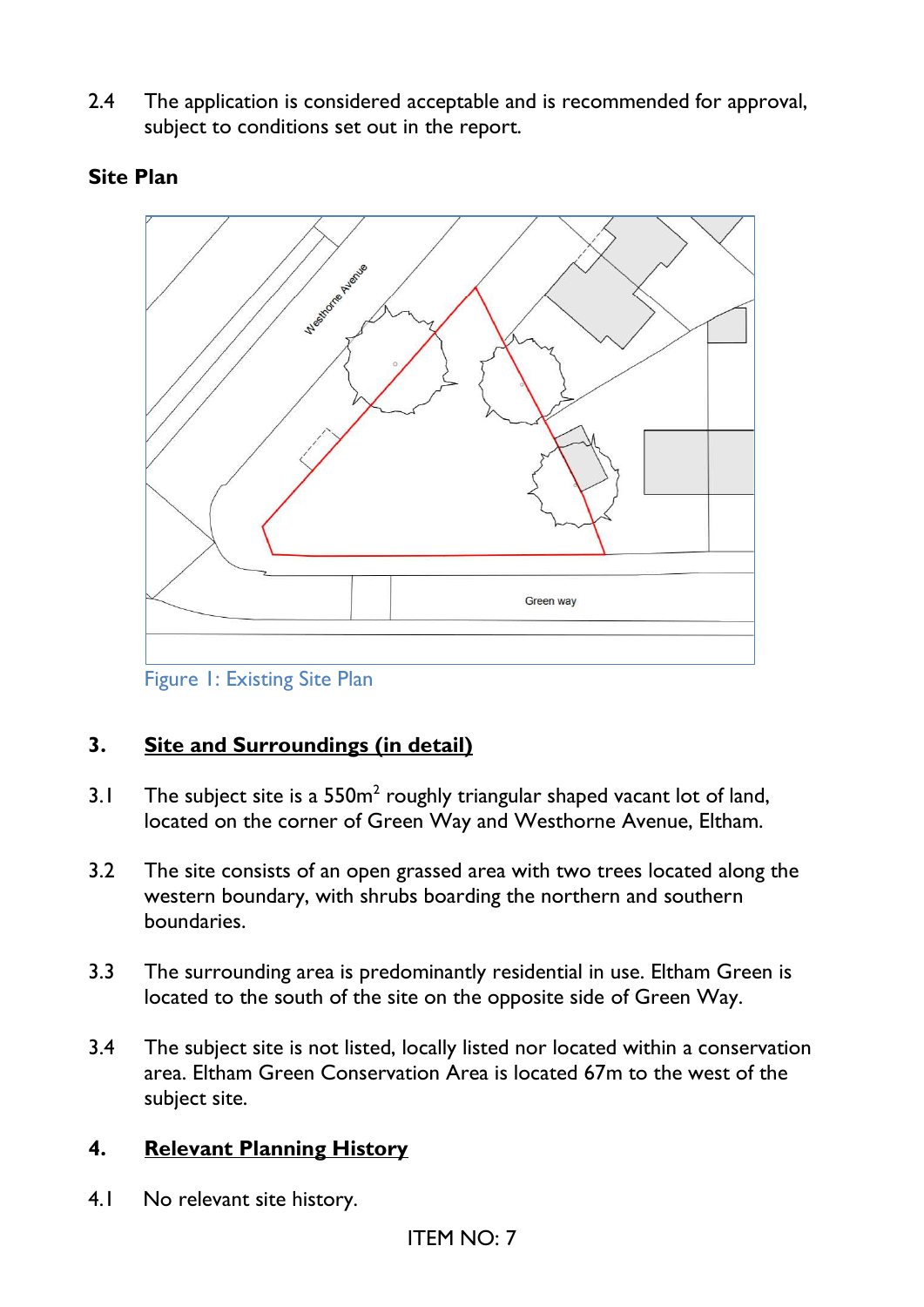# **5. Proposals (in detail)**

5.1 The current application seeks full planning permission for the following:

"The construction of 2no. dwellings, a 1B/2P ground floor wheelchair accessible flat and a first floor 2B/4P maisonette with associated car parking and landscaping."



Figure 2: Proposed Site Plan



Figure 3: Proposed North Elevation (Westhorne Ave)

- 5.2 A two storey building with gable roof is proposed, to be positioned centrally within the triangular shaped lot (see figures 2 and 3).
- 5.3 One accessible parking space is proposed to be located on the southern portion of the site accessed via Green Way.
- 5.4 A low brick wall with metal railings above to a total height of 1.8m is proposed to bound the site along the boundaries of Westhorne Ave and Green Way. A 1.8m high timber fence is proposed along the boundary with no. 2 Green Way and to the rear garden adjacent to the parking space.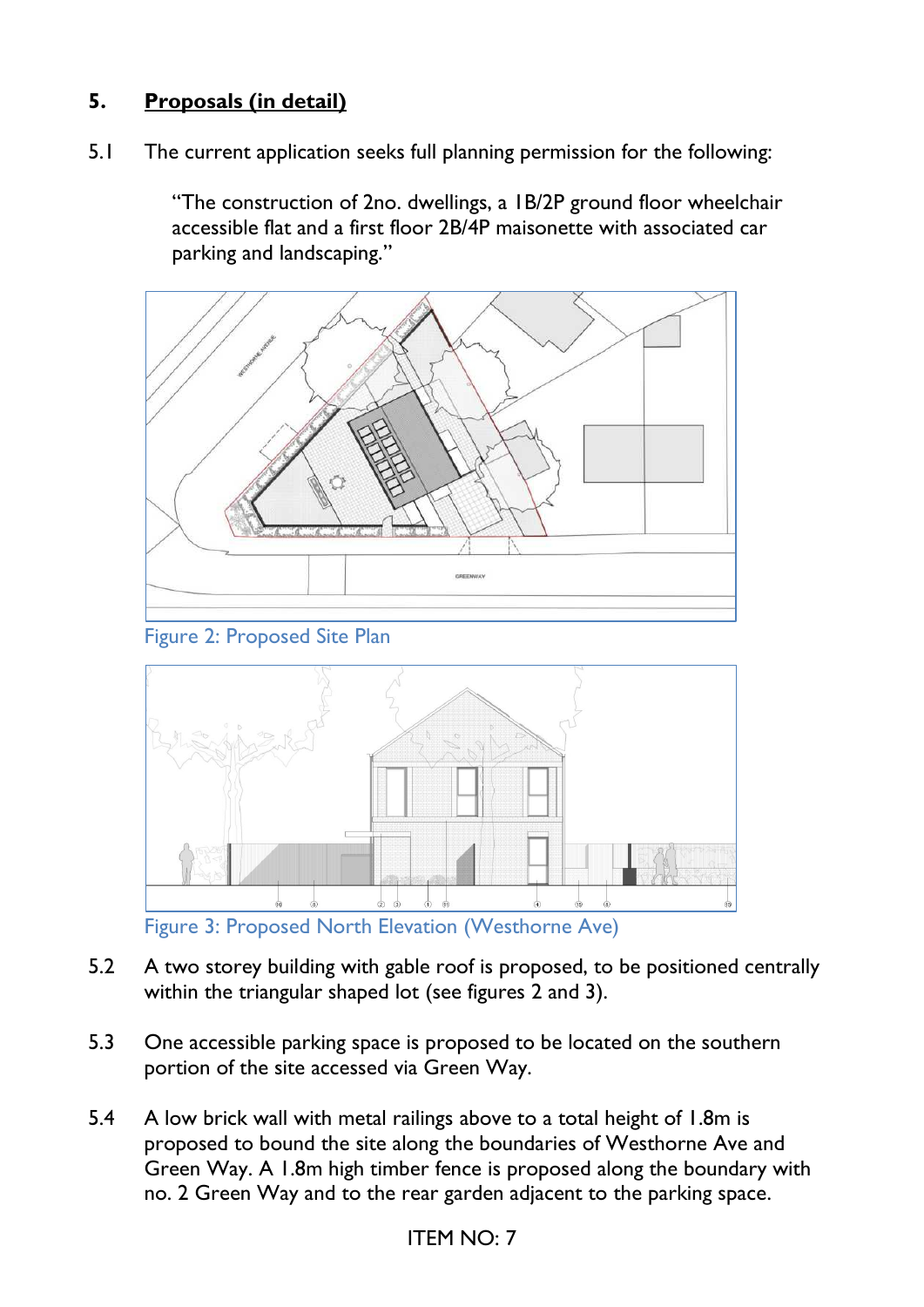5.5 The proposed building and boundary wall base are to be in buff multi-toned brick, with aluminium composite doors and windows.

# **6. Consultation**

6.1 The application since being submitted in January 2020 has been subject of public consultation, comprising of a site notice and twenty-eight (28) individual letters, sent to individual occupiers in the vicinity of the application site. This also included consultation with statutory bodies and local amenity groups.

## 6.2 **Statutory Consultees**

A summary of the consultation responses received along with the officer comments are set out in table below:

| <b>Details of</b><br>Representation<br>and date<br>received | <b>Summary of</b><br><b>Comments</b>                                                                                                                                                                                                                                                                                                                                                                            | <b>Officers comments</b>                                                                                                                                                                                                    |
|-------------------------------------------------------------|-----------------------------------------------------------------------------------------------------------------------------------------------------------------------------------------------------------------------------------------------------------------------------------------------------------------------------------------------------------------------------------------------------------------|-----------------------------------------------------------------------------------------------------------------------------------------------------------------------------------------------------------------------------|
| <b>Transport for</b><br>London (TFL)                        | <b>Westhorne Avenue forms</b><br>part of the Transport for<br><b>London Road</b><br>Network (TLRN).<br><b>Westhorne Avenue foot</b><br>path and bus stop must<br>not be blocked during<br>development. An<br>informative is<br>recommended to inform<br>applicant.<br>Discussions may be<br>required with TFL<br>regarding impact of<br>proposal on TFL assets<br>including the bus shelter<br>and street tree. | The requested informative<br>and conditions are<br>recommended to be included<br>in any consent. See appendix<br>2 for full wording.<br><b>Issues relating to Highways</b><br>are assessed in section 16 of<br>this report. |
|                                                             | It is recommended that a<br>tree protection condition<br>is imposed on any<br>planning permission<br>granted.                                                                                                                                                                                                                                                                                                   |                                                                                                                                                                                                                             |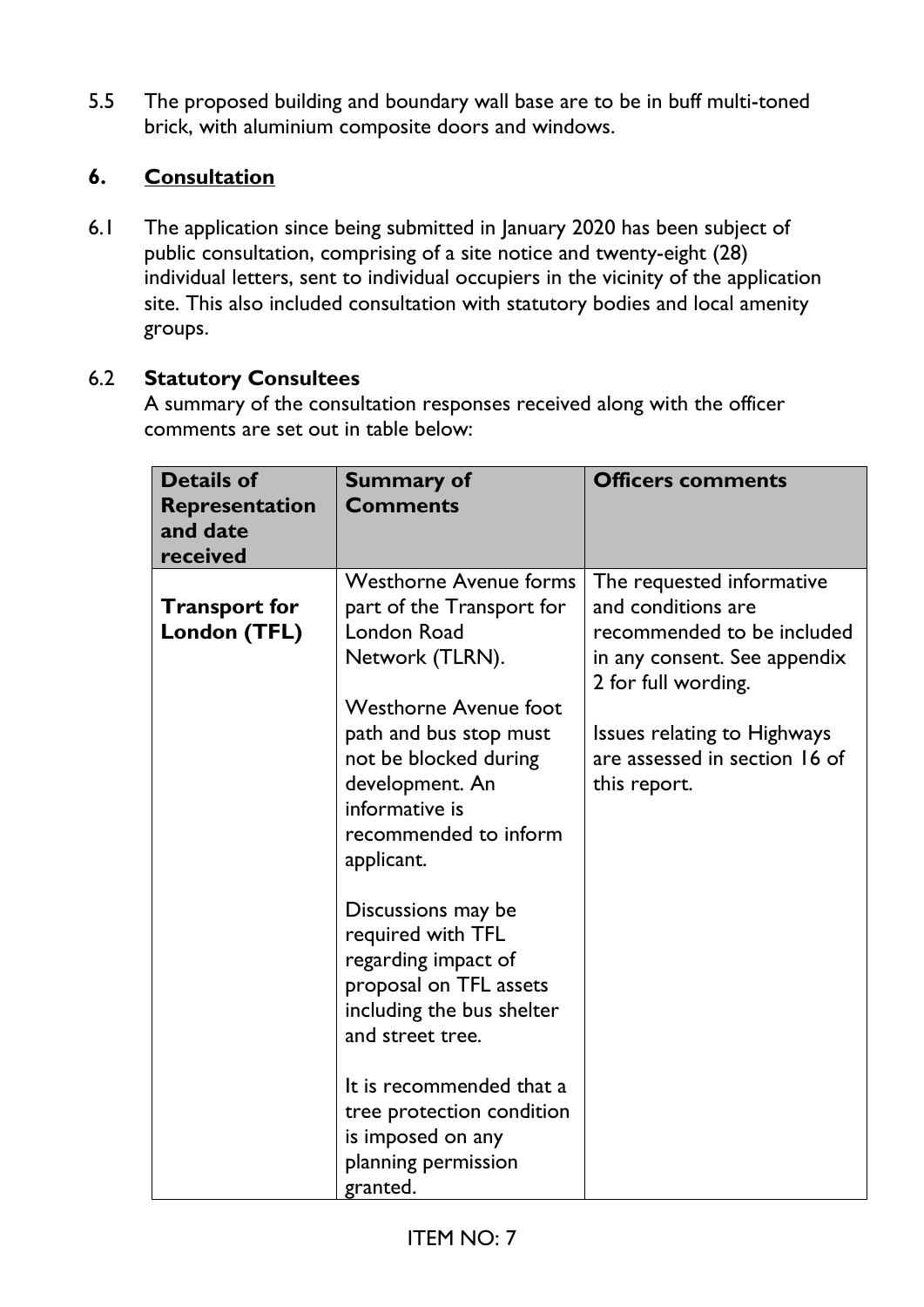# 6.3 **Council Departments**

A summary of the consultation responses received along with the officer comments are set out in table below:

| <b>Details of</b><br><b>Representation</b><br>and date<br>received | <b>Summary of</b><br><b>Comments</b>                                                                                                                                                                                                                                                                                                                  | <b>Officers comments</b>                                                                                                                                                                                                                                                                     |
|--------------------------------------------------------------------|-------------------------------------------------------------------------------------------------------------------------------------------------------------------------------------------------------------------------------------------------------------------------------------------------------------------------------------------------------|----------------------------------------------------------------------------------------------------------------------------------------------------------------------------------------------------------------------------------------------------------------------------------------------|
| <b>Environmental</b><br><b>Health</b>                              | No response                                                                                                                                                                                                                                                                                                                                           | Issues relating to<br>environmental health are<br>assessed in section 15 of<br>this report.                                                                                                                                                                                                  |
| <b>Trees</b>                                                       | There are no TPOs on<br>site and all trees on the<br>site and adjoining the site<br>are to be retained. This is<br>acceptable.<br>A condition should be<br>added to protect the<br>trees during the course of<br>constriction.<br>The trees shall be<br>retained and not topped<br>lopped or pruned without<br>prior notification from<br>the council | The requested<br>informative and<br>conditions are<br>recommended to be<br>included in any consent.<br>See appendix 2 for full<br>wording.<br>Issues relating to<br>landscaping and<br>biodiversity are assessed<br>in section 18 of this<br>report.                                         |
| <b>Highway</b>                                                     | No highway objection is<br>raised.<br>It is recommended that<br>an informative be made<br>to consult RBG Highways<br>over the construction of<br>a new vehicle crossover<br>on to Green Way                                                                                                                                                           | The highways officer was<br>advised of the amended<br>plans to reduce parking<br>on site. No further<br>comments were provided<br>in response.<br>The requested<br>informative and<br>conditions are<br>recommended to be<br>included in any consent.<br>See appendix 2 for full<br>wording. |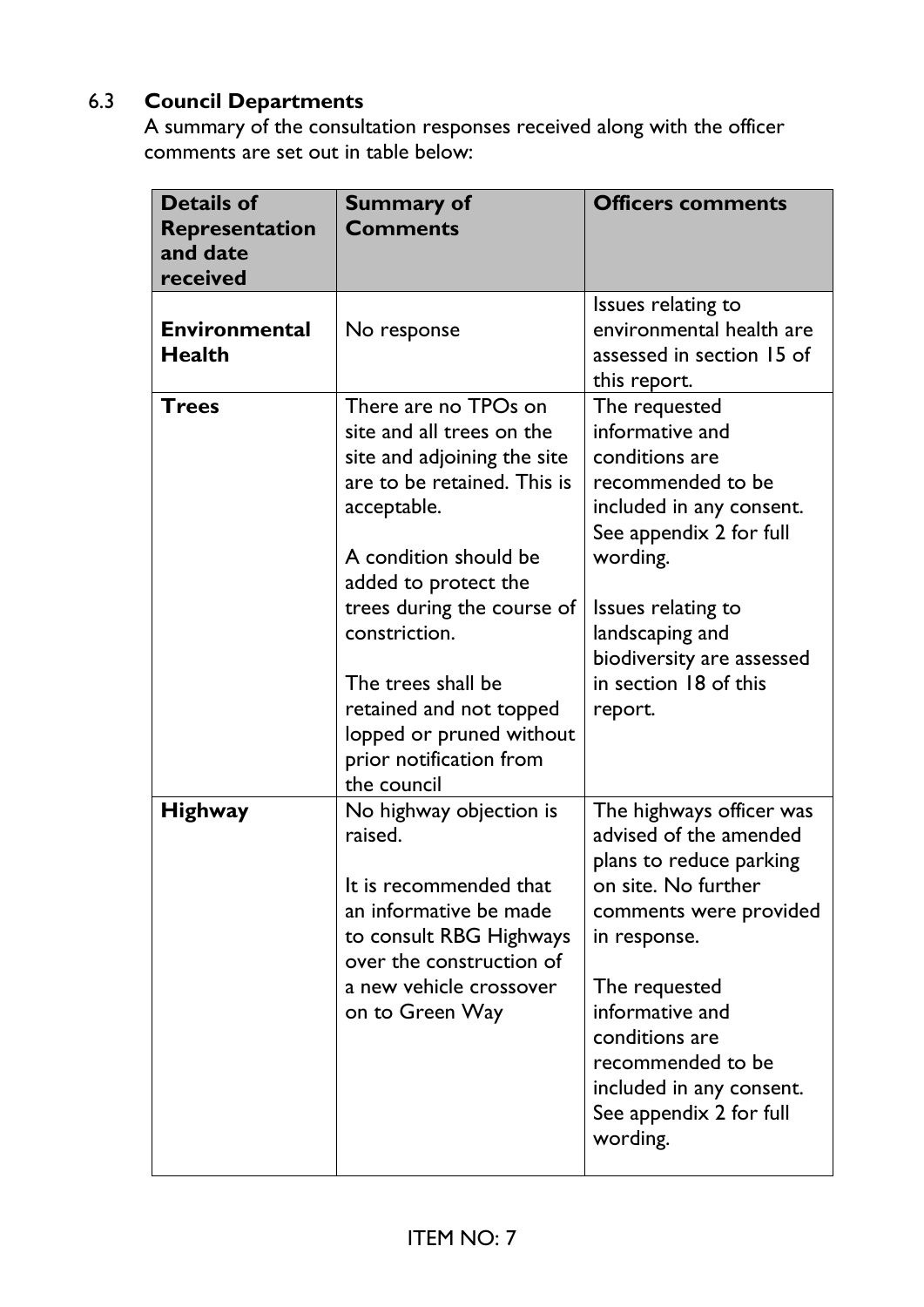|                       |                             | Issues relating to           |
|-----------------------|-----------------------------|------------------------------|
|                       |                             | highways are assessed in     |
|                       |                             | section 16 of this report.   |
| Waste                 | Supports waste proposal.    | Noted. Issues relating to    |
|                       |                             | Waste are discussed in       |
|                       |                             | section 16 of this report.   |
| Occupational          | The ground floor            | Given the small scale of     |
| <b>Therapist</b>      | wheelchair accessible       | the development, the lack    |
|                       | dwelling should comply      | of level access to the first |
|                       | with the standards of       | floor flat is considered to  |
|                       | <b>Approved Document M4</b> | be acceptable.               |
|                       | category 3: wheelchair      |                              |
|                       | user dwellings.             | The ground floor flat is     |
|                       | Compliance with M4(3)       | capable of complying with    |
|                       | should be conditioned.      | M4(3) and recommended        |
|                       |                             | conditions and               |
|                       | The first floor flat would  | informatives have been       |
|                       | not be able to achieve      | included in Appendix 2.      |
|                       | compliance with $M4(2)$ .   |                              |
| <b>Sustainability</b> | Whilst the proposed         | The proposal exceeds         |
| and Biodiversity      | scheme is generally         | sustainability and           |
|                       | acceptable, there are       | biodiversity requirements    |
|                       | areas of improvement and    | for the development.         |
|                       | measures that the           |                              |
|                       | applicant should consider   | Issues relating to           |
|                       | for the development and     | sustainability and           |
|                       | a number of conditions      | biodiversity are addressed   |
|                       | are proposed to ascertain   | in section 17 and 18         |
|                       | that the applicant will     | respectively.                |
|                       | commit to investigate       |                              |
|                       | them before and during      | Conditions are proposed      |
|                       | the construction of the     | in Appendix 2 to ensure      |
|                       | development.                | proposed carbon              |
|                       |                             | reduction and biodiversity   |
|                       | Further information is      | measures are                 |
|                       | required to demonstrate     | implemented as part of       |
|                       | that the energy strategy is | the development.             |
|                       | fully acceptable; however   |                              |
|                       | the information provided    |                              |
|                       | demonstrates that this      |                              |
|                       | can be dealt with by        |                              |
|                       | condition.                  |                              |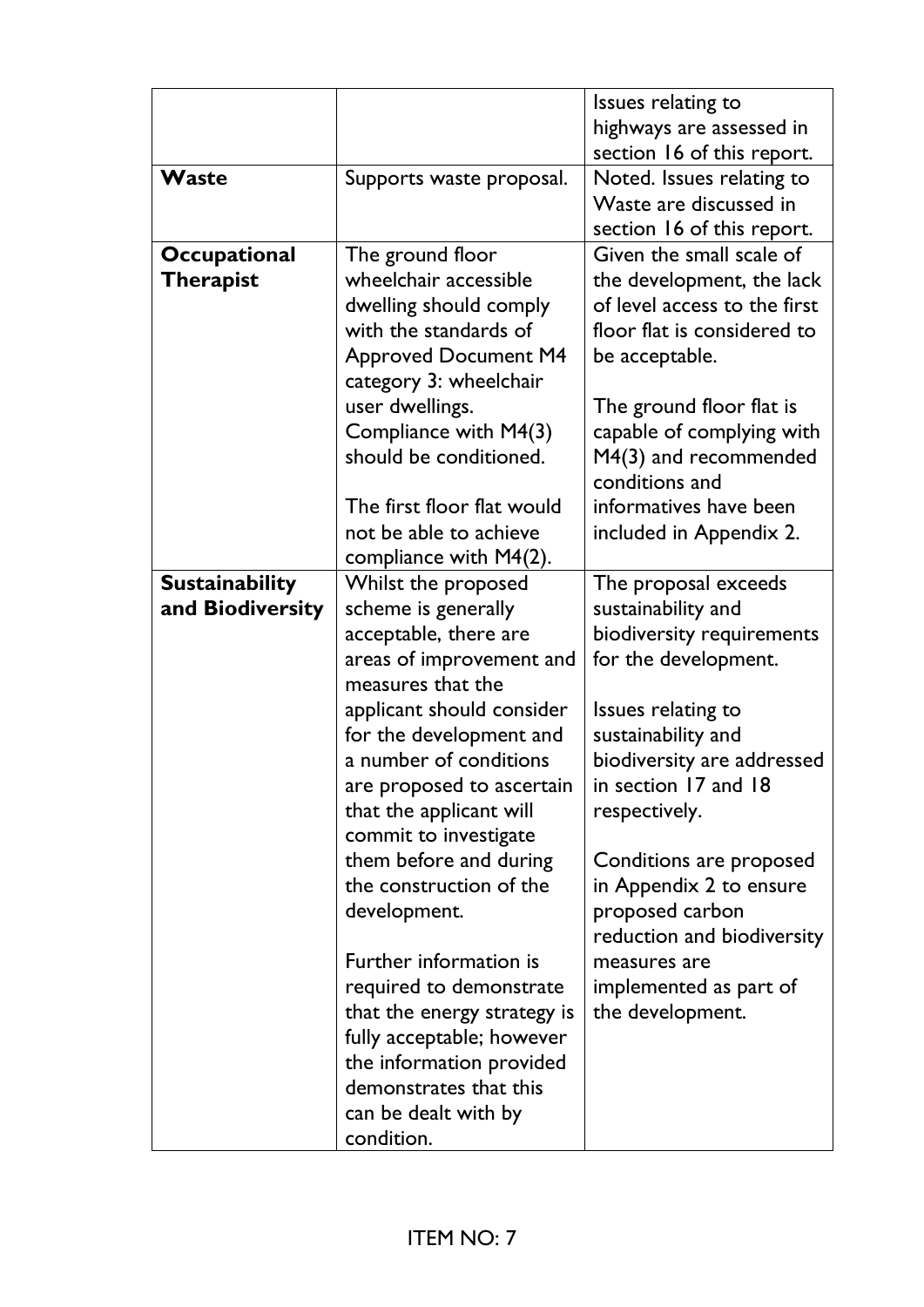# 6.5 **Local Residents and Businesses**

A summary of the consultation responses received from Amenity Groups, along with the officer comments are set out in table below:

| <b>Summary of Comments</b>                                                                  | <b>Officers comments</b>                                                                                                                                                                                                                                                              |
|---------------------------------------------------------------------------------------------|---------------------------------------------------------------------------------------------------------------------------------------------------------------------------------------------------------------------------------------------------------------------------------------|
| Impact of proposal on parking<br>for residents on Westhorne<br><b>Avenue and Green Lane</b> | The proposal includes the maximum<br>provision of on site parking. Issues<br>relating to parking are assessed in<br>section 16 of this report.                                                                                                                                        |
| Proposed design not in keeping<br>with character of area.                                   | The proposed design is considered to<br>be of high quality and with a pitched<br>roof, and brick finish is in keeping with<br>the surrounding character.<br>Issues relating to design are assessed in                                                                                 |
|                                                                                             | section 12 of this report.                                                                                                                                                                                                                                                            |
| Encroachment on adjoining<br>properties.                                                    | The proposed building would be<br>setback a minimum of 13m from the<br>adjoining dwellings and as such would<br>not unacceptably impact on the amenity<br>of adjoining properties. The impact of<br>the proposal on adjoining dwellings are<br>assessed in section 14 of this report. |
| Overdevelopment of the site.                                                                | The proposed development is in<br>keeping with the 2 storey character of<br>the area, and falls below the<br>recommended development densities of<br>the London Plan (2016). As such the<br>proposal is considered to be an<br>appropriate density for the site.                      |
|                                                                                             | Issues relating to density are assessed in<br>section 10 of this report.                                                                                                                                                                                                              |

# **7. Planning Context**

7.1 This application needs to be considered in the context of a range of national, regional and local planning policies and Supplementary Planning Guidance / Documents.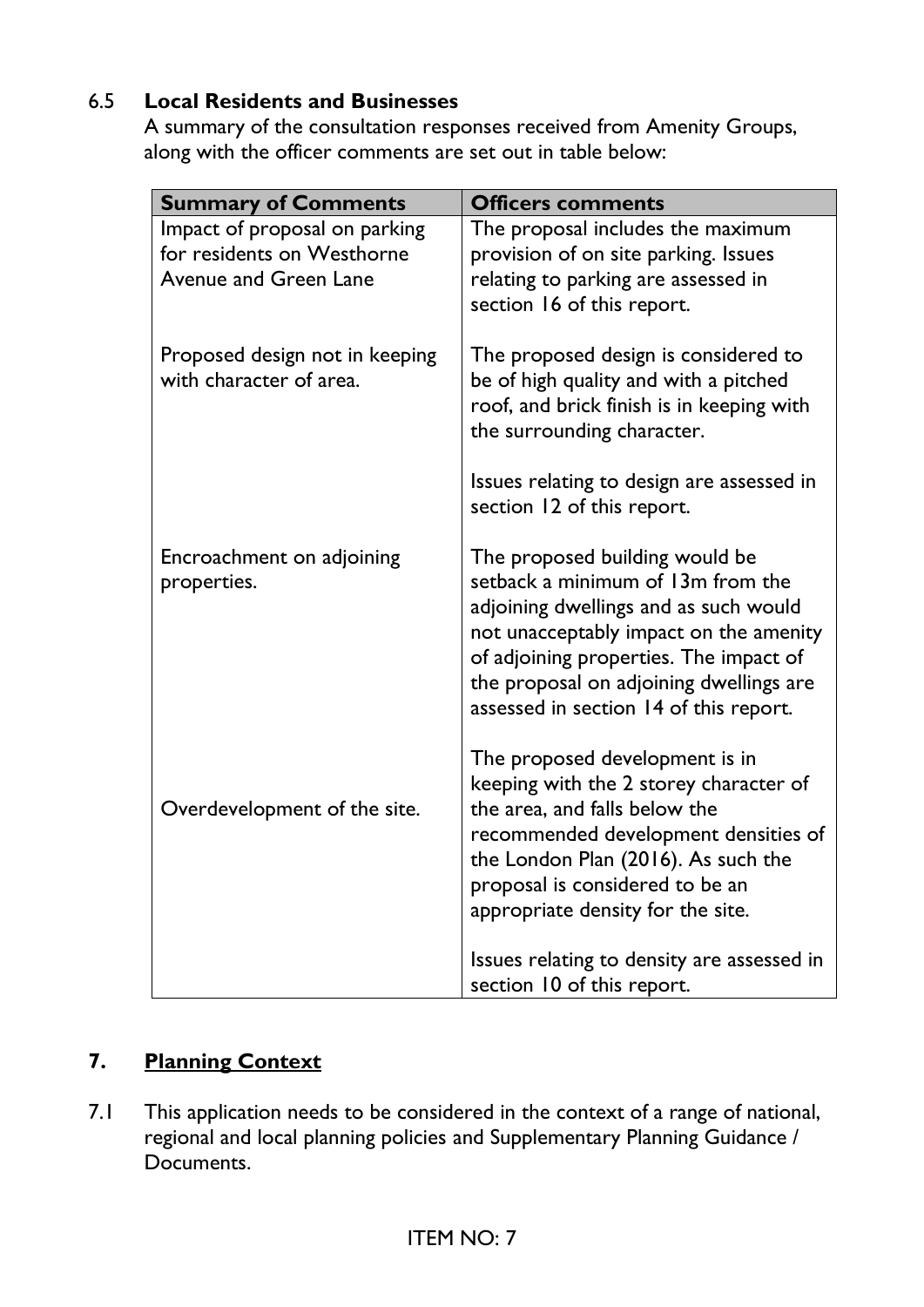- **National Planning Policy Framework (NPPF – 2012)**
- **Technical Housing Standards – Nationally Described Space Standard** (Department for Communities and Local Government – March 2015)
- **The London Plan (March 2016)** Full details of relevant policies refer to appendix 3.
- **The Royal Greenwich Local Plan: Core Strategy with Detailed Policies ("Core Strategy" – 2014) -** Full details of relevant policies refer to appendix 3.
- Full details of relevant SPD / Documents refer to appendix 3.

### 7.2 *Status of the New London Plan*

- 7.2.1 On 17 December 2019, the Mayor published the Intend to Publish version of the London Plan and issued this to the Secretary of State.
- 7.2.2 On 13th March 2020, the Secretary of State wrote to the Mayor setting out his consideration of the Mayor's Intend to Publish London Plan and exercised his power to direct changes under Section 337 of the Greater London Authority Act 1999 (as amended).
- 7.2.3 Following the Planning Board of the 15th of December 2020, the Mayor formally approved the new Publication London Plan on the 21st December 2020. The Publication version included the responses and modifications following the Secretary of State's directions to the Intend to Publish plan.
- 7.2.4 The Mayor has formally received confirmation from the Secretary of State that he is content for the London Plan to be published as confirmed in a letter dated 29 January 2021.
- 7.2.5 Formal publication of the new London Plan has not yet occurred and the 2016 London Plan remains the adopted plan, however the policies within the Publication London Plan have substantial weight.

### **8. Material Planning Considerations**

- 8.1 This section of the report provides an analysis of the specific aspects of the proposed development and the principal issues that need to be considered in the determination of the planning application (Ref: 20/3933/F):
	- Principle of Development (Section 9);
	- Density (Section 10);
	- Residential Mix and Affordable Housing (Section 11);
	- Design and Conservation (Section 12);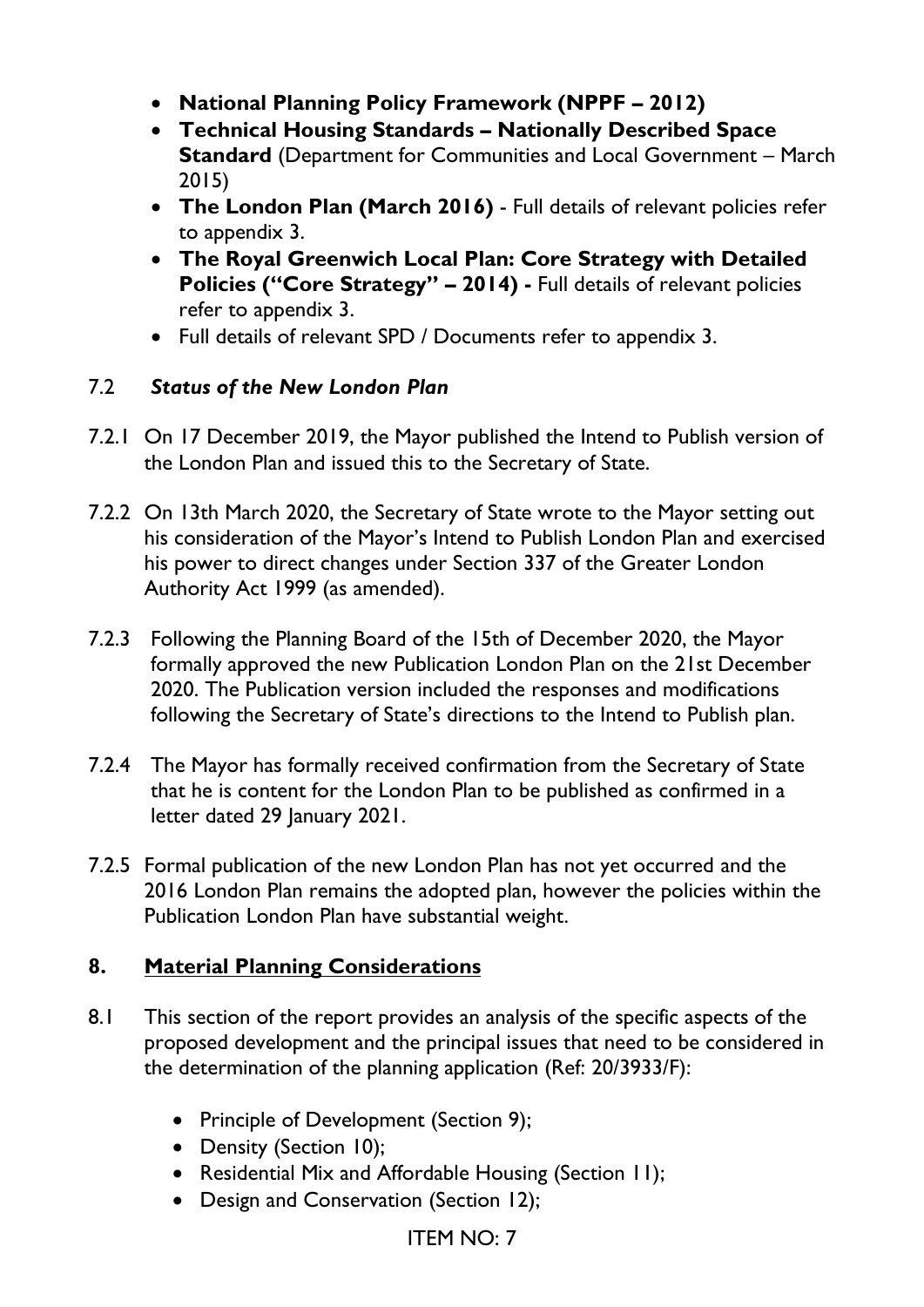- Standard of Accommodation (Section 13);
- Impact on Neighbouring Amenity (Section 14);
- Environmental Health (Section 15);
- Highways and Servicing (Section 16);
- Sustainability and Energy (Section 17);
- Biodiversity (Section 18)
- Community Infrastructure Levy (CIL) (Section 19);
- RBG CIL (Section 20); and
- Implications for Disadvantaged Groups (Section 21).

### **9. Principle of Development**

### *Loss of Open Space*

- 9.1 The subject site is currently a grassed open area. The site is not classified as a designated site of importance for nature conservation, site of special scientific interest or ancient woodland, nor are there any priority habitats on the site. Therefore, as further discussed under section 18 'Biodiversity' below, the proposal would not result in the loss of protected habitat.
- 9.2 The subject site is currently open and accessible by the public and sits opposite Eltham Green which is classified as Metropolitan Open Land and Green Chain and forms part of a Green Corridor. However, the subject site does not form part of the green corridor, is not a designated area of open space, and is not located within an open space deficiency area in accordance with the proposal map, or core strategy policies OS1 (Open space), OS(c) Public Open Space Deficiency Area and OS(g) (Green and River Corridors).
- 9.3 Policy OS1 of the Core Strategy seeks to safeguard existing public open space. Policy 7.18 of the London Plan (2016) and policy G4 of the Publication London Plan advise that development should not result in the loss of protected open spaces.
- 9.4 The subject site is considered to provide poor quality open space due to its small size, awkward shape, and proximity to the A205 (Westhorne Avenue). Furthermore, the site sits opposite Eltham Green and is 200m from Sutcliffe Park which together provide 18.1h of good quality open space. As the site does not form a lawful area of community open space or green corridor and the area is not an public open space deficiency area the loss of open space is considered to cause minimal harm.
- 9.5 Whilst the proposal would result in the loss of a small area of open space, the proposal is considered to contribute positively to the Borough's Spatial Strategy by providing a growth in affordable housing whilst protecting and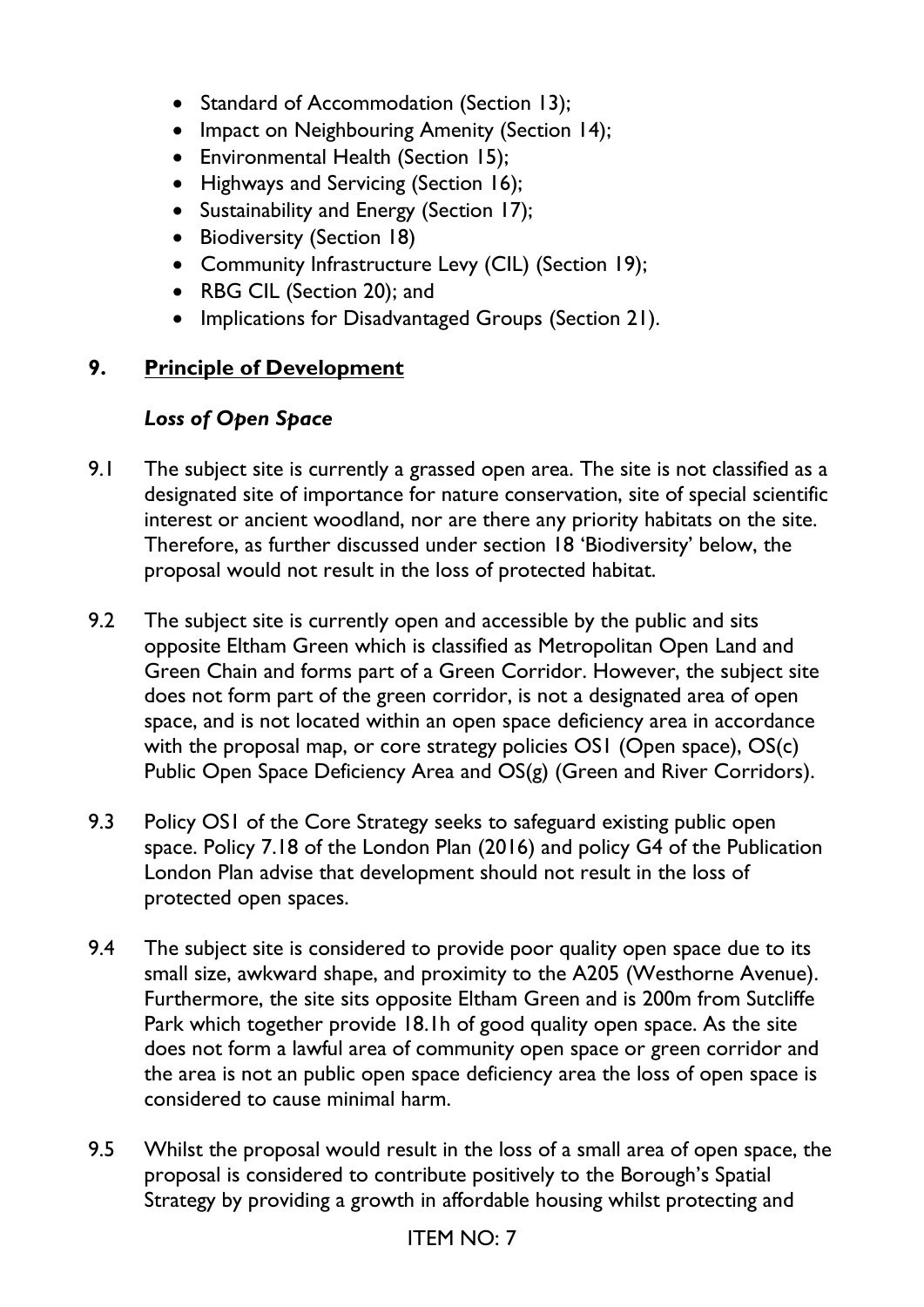enhancing the character of the area. On balance therefore the loss of the 550m2 (0.06Ha) of open space is considered to be acceptable.

### *Housing*

- 9.5 Paragraph 59 and 68 of the NPPF (2019) and policy H1 of the Core Strategy seeks to significantly boost the supply of homes through the development of large, medium and small sites, with a presumption in favour of house building generally and sustainable development.
- 9.6 The application proposes two social rented homes. The site is located within a predominantly residential area, and as such the proposed land use is considered acceptable, subject to the criteria set out in policy H(c) 'backland and infill development' of the Core Strategy, which is considered below.
- 9.7 Policy H(c) sets out clear requirements to prevent new infill development from adversely affecting the local environment and character. Policy H(c) of the Core Strategy states the following;

*Residential development on backland and infill sites will only be favourably considered where all the following criteria are fulfilled:* 

- *I. There is no unreasonable reduction in the amount of amenity space enjoyed by existing residents, especially for those in houses with the shared use of a garden;*
- *II. There is no unreasonable loss of privacy from overlooking adjacent houses and/or their back gardens (also see Policy DH(b));*
- *III. There is no unreasonable increase in noise and disturbance from traffic gaining access;*
- *IV. There is no significant loss of wildlife habitats, particularly trees or shrubs which would adversely affect the appearance and character of the area; and*
- *V. The character of the area is maintained with particular regard to the scale, design and density of the development.*
- 9.8 The subject site currently contains informal public open space. The development of the site would not result in the loss of any private amenity space. The loss of the public open space, as discussed above however is considered acceptable. As such the proposed development would not result in the loss of residential amenity space being compliant with criteria I of policy  $H(c)$ .
- 9.9 The proposed development includes one on-site car parking space. The use of the space would be of a similar level to neighbouring residential dwellings, the noise and disturbance of which is considered to be reasonable in a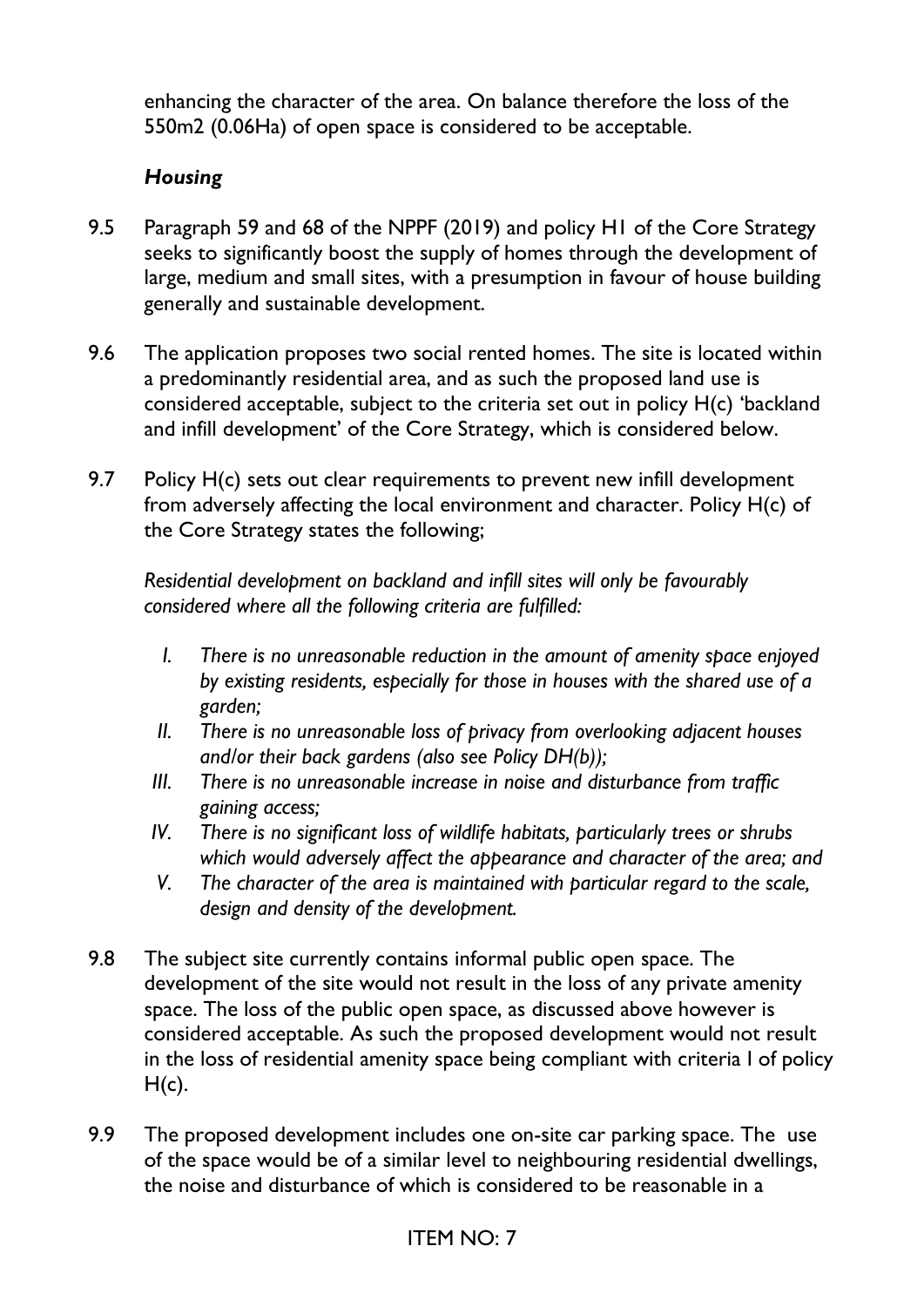residential area. As such the proposal is considered to comply with criteria iii of policy H(c).

- 9.10 The proposal would also be compliant with policies ii, iv and v which are considered under the headings 'Design and Conservation', 'Impact on Neighbouring Amenity' and 'Biodiversity' below.
- 9.11 The provision of a 100% Council owned housing scheme is also welcomed and would assist in the delivery of much needed social rented housing in the borough
- 9.12 The proposed development is therefore considered to be compliant with the above policy. The proposed residential use is in keeping with the residential character of the wider area. As such the principle of residential development is acceptable, complying with relevant London Plan policies, the Royal Borough of Greenwich policies and supplementary planning documents.

### **10. Density**

- 10.1 Paragraph 122 of the NPPF provides national guidance on achieving appropriate densities, stating that development should make efficient use of land, taking into account: need for housing; local market conditions; availability and capabilities of existing and proposed infrastructure; the area's character; promoting regeneration; and good design.
- 10.2 Paragraph 4.1.39 of the Core Strategy states that 'when considering proposals for housing developments the Council will give priority to securing a high quality environment for residents and making the best sustainable use of land, having regard to the location of the site, to the individual characteristics of the site and the character of the surrounding area. The Council will utilise London Plan Policy 3.4 to guide rates for housing density in applying local context to the settings defined in the London Plan'.
- 10.3 Policy 3.4 of the London Plan seeks to ensure that the housing potential of sites is optimised and states that development should optimise housing output for different types of location within the relevant density range shown in Table 3.2. Table 3.2 takes into account location, existing building form, massing and Public Transport Accessibility (PTAL).
- 10.4 Based on the character and location of the site, the setting of the site is best described as "suburban – areas with predominantly lower density development such as, for example, detached and semi-detached houses, predominantly residential, small building footprints and typically buildings of two to three storeys." The site has a Transport Accessibility Level (PTAL), of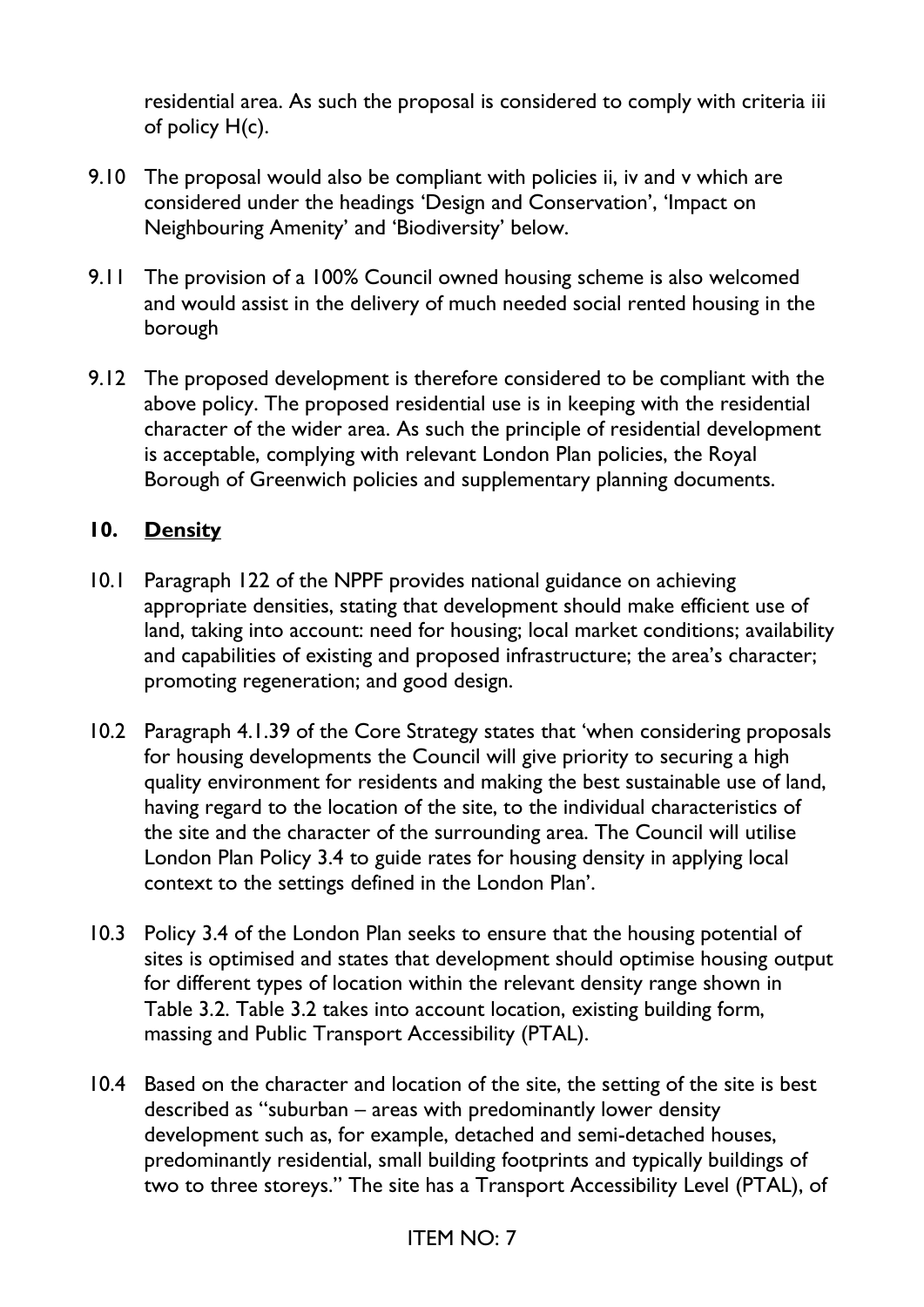4. Therefore Table 3.2 of the London Plan suggests a density of between 50 and 95 dwellings per hectare or between 150 and 250 habitable rooms per hectare (HRH).

- 10.5 The Publication London Plan no longer uses the density matrix. Draft policy H1 states that boroughs should optimise the potential for housing delivery on all suitable and available brownfield sites through their Development Plans and planning decisions. Publication London Plan Policies D2 and D3 advocate optimising site capacity and determining density through a design-led approach and consideration of future planned levels of infrastructure provision.
- 10.6 The density of the scheme based on the 550m2 site area (0.055 hectares) would be 36.4 dwellings per hectare or 91 HRH. This is below the range recommended within the London Plan. However, the surrounding area is characterised by two storey, semi-detached dwellings or small terrace rows, with large front and rear gardens. As such the proposed building, which provides two dwellings is broadly consistent with the character of the area. Further, the corner of the site at the intersection of Green Way and Westhorne Avenue has been retained as garden and open space, in order to retain the open character and visibility at this junction. As further discussed in section 12 below the height, scale and bulk of the proposal is considered appropriate for the sites context. The proposed development maximises the developable area of the site and is therefore considered to optimise the potential for housing delivery on the site being in accordance with the Publication London Plan policies.

### **11. Residential Mix and Affordable Housing**

- 11.1 London Plan Policy 3.8 and Policy H2 'Housing Mix' of the Core Strategy encourages a full range of housing choice. The exact mix on each site will vary according to a number of factors including the location of the development, the character of the surrounding area, Public Transport Accessibility level (PTAL) and external environment.
- 11.2 The current application seeks the following housing mix:

| Unit type / size $ $ Total $%$ |         |
|--------------------------------|---------|
| I-bed                          | (50%)   |
| 2-bed                          | 1(50%)  |
| Total                          | 2(100%) |

11.3 The proposed unit types is considered acceptable considering the sites constraints.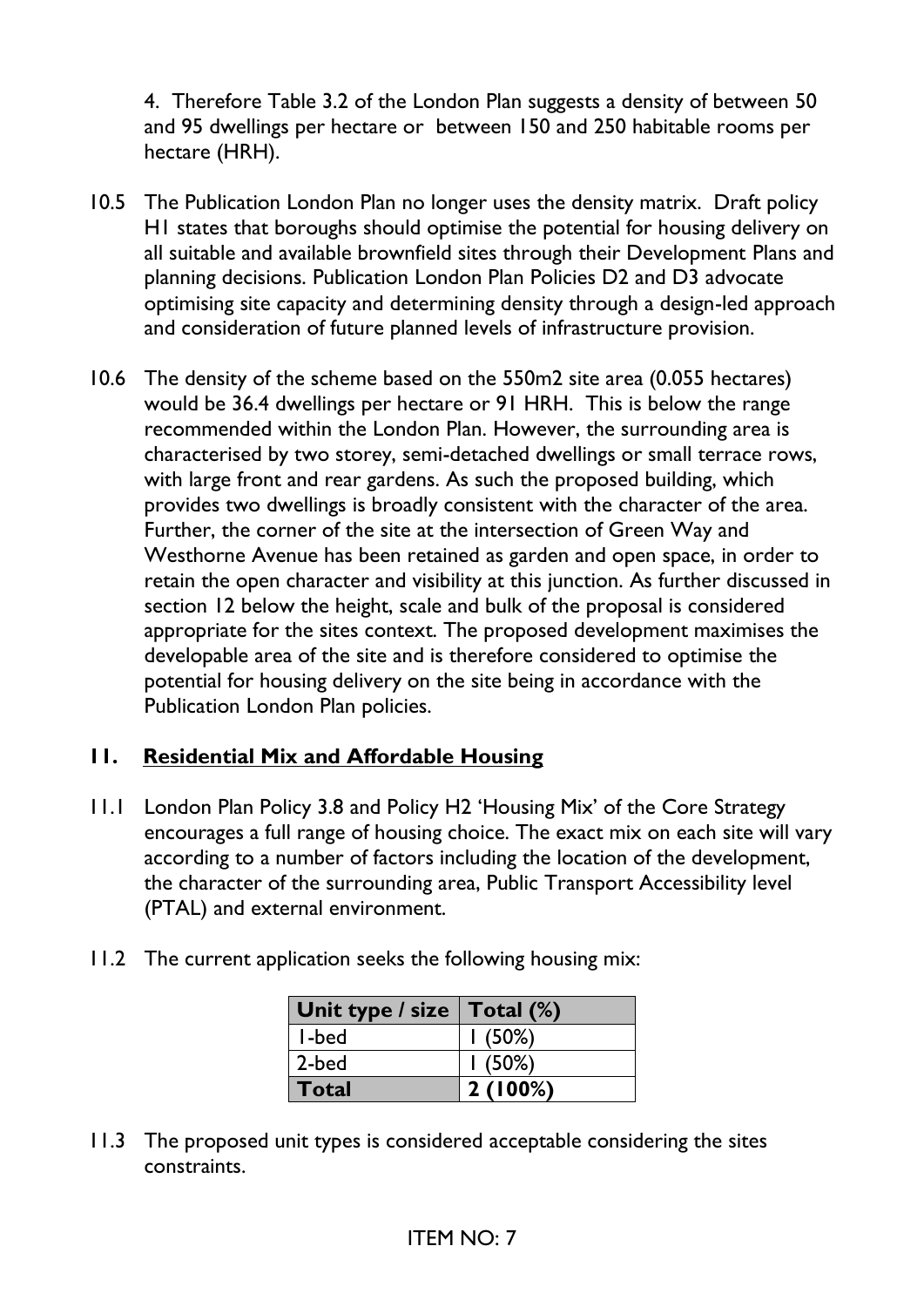11.4 Whilst there are no policy requirements for the provision of affordable housing within schemes of the proposed size, the provision of socially rented housing is especially welcomed.

### **12 Design and Conservation**

#### *Design*

- 12.1 Policy 7.4 and 7.6 of the London Plan (2016) and Policy H(c) and DH1 of the Core Strategy (2014) requires development to be of a high quality architectural design, contribute to a positive relationship between the built form and the natural features of a site and promote local distinctiveness by providing a site-specific design solution.
- 12.2 Policy D1 of the Publication London Plan expects new developments to respond to the existing character of a place by identifying the special and valued features that are unique to the locality and respect, enhance and utilise the heritage assets and architectural features that contribute to local character. Policy D2 of the draft London Plan places further weight on this process, requiring a clear understanding of the existing local context, including townscape, block pattern and urban grain, to form the basis of any proposal.
- 12.3 The site's surrounding area is characterised by two storey residential development in semi-detached pairs or small terraced rows, with large gardens. Buildings are generally brick, with rendered or mock-Tudor wooden cladding on the upper floors.
- 12.4 The applicant seeks consent for the construction of a two storey building with gable roof. The building is to be positioned to front the junction of Green Way and Westhorne Avenue, with the gable ends facing Green Way and Westhorne Avenue to the north and south.
- 12.5 The building is to have a ridge height of 8.6m. This is approximately 1.2m taller than that of the neighbouring houses. This additional height compared to the neighbouring buildings is considered acceptable given the prominent position of the building at the street junction, where it would act as a gentler marker.
- 12.6 The building is to be finished in a buff multi-tone face brick. Stack and solider coursing is proposed to frame the window and door frames as well as solider course banding to articulating the façade. Aluminium composite windows and doors are also proposed. Subject to the submission of samples and approval of materials, the proposed design would be of an acceptable quality and is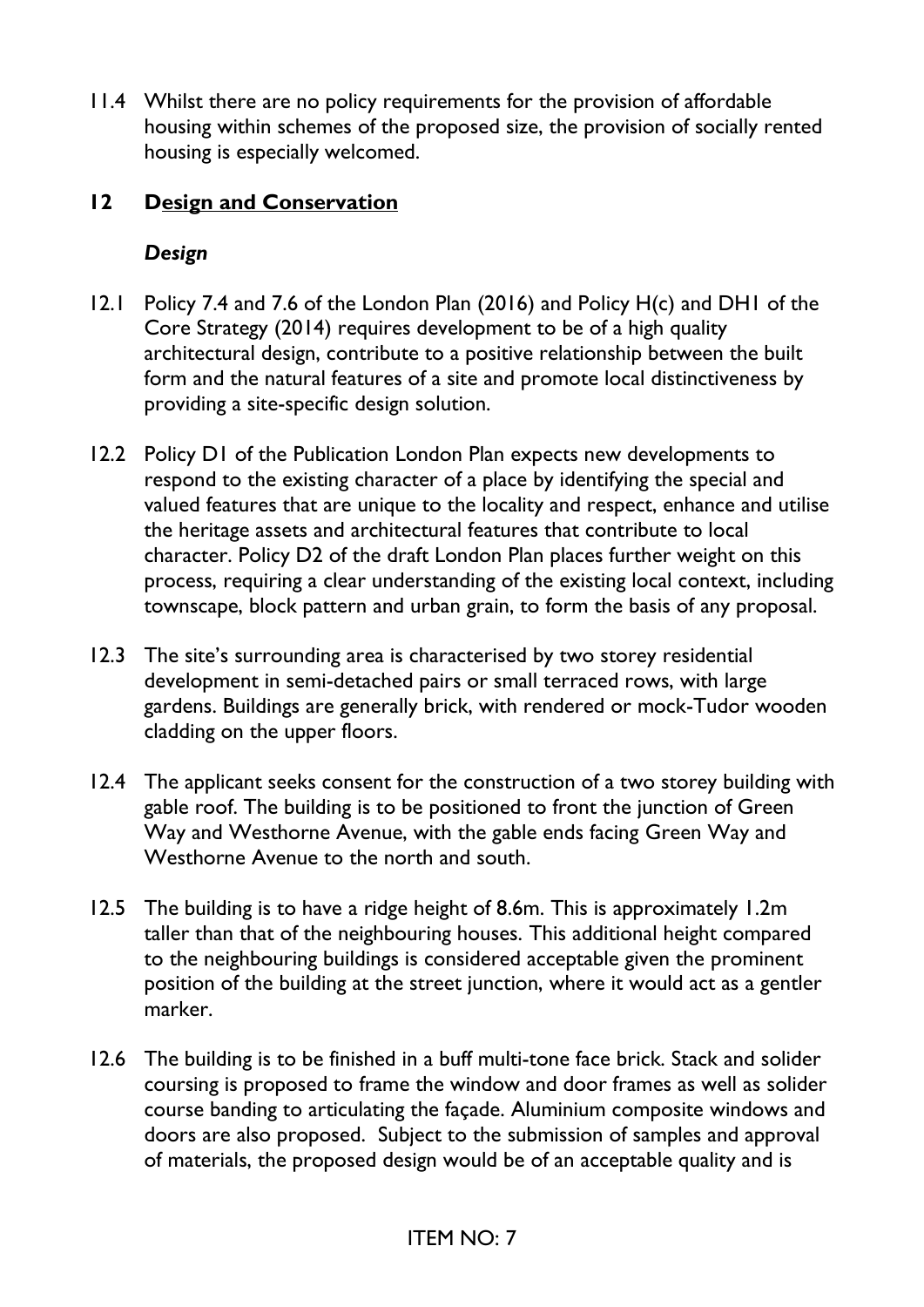supported. A condition to this effect is recommended in Appendix 2 of the report.

- 12.7 The site would be subdivide to the east and west of the proposed building to provide two private gardens. Boundary walls and planting are proposed to provide privacy to occupants.
- 12.8 The overall design of the housing is therefore acceptable. As such the proposal complies with relent policies of the London Plan, Publication London Plan and Core Strategy.

#### *Conservation*

- 12.9 Policies DH3 and DH(h) of the core strategy ask that proposals pay special attention to preserving or enhancing the character or appearance of heritage assets. This is supported by Policy 7.8 of the London Plan (2016) and policy HC1 of the Publication London Plan.
- 12.10 The site is located approximately 65m to the east of the western boundary of Eltham Green Conservation Area. Eltham Green Conservation Area contains 15 homes which front the northern portion of Eltham Green. The site is separated from the conservation area by the southern portion of Eltham Green as well as the four lane Westhorne Avenue (A205). The small scale of the development and separation distance is such that the proposed development would not harm the settings of the conservation area and the proposal would preserve its character.

#### **13. Standard of Accommodation**

- 13.1 The current application seeks permission for 2 residential units, consisting of a one-bed wheelchair accessible unit and a two-bed unit.
- 13.2 The following table shows how this size of unit compares with the requirements of the Technical Housing Standards – Nationally Described Space Standard's (2015) standards:

| <b>Flat Type</b>                  | <b>Nationally</b><br><b>Described</b><br><b>Space</b><br>Standard's | <b>Proposed</b><br>units $(m2)$ |
|-----------------------------------|---------------------------------------------------------------------|---------------------------------|
| <b>One Bedroom, two</b><br>people | 50 <sup>m²</sup>                                                    | 71.5m <sup>2</sup>              |
| Two bedroom, four<br>people       | 70 <sup>m²</sup>                                                    | 70 <sup>m²</sup>                |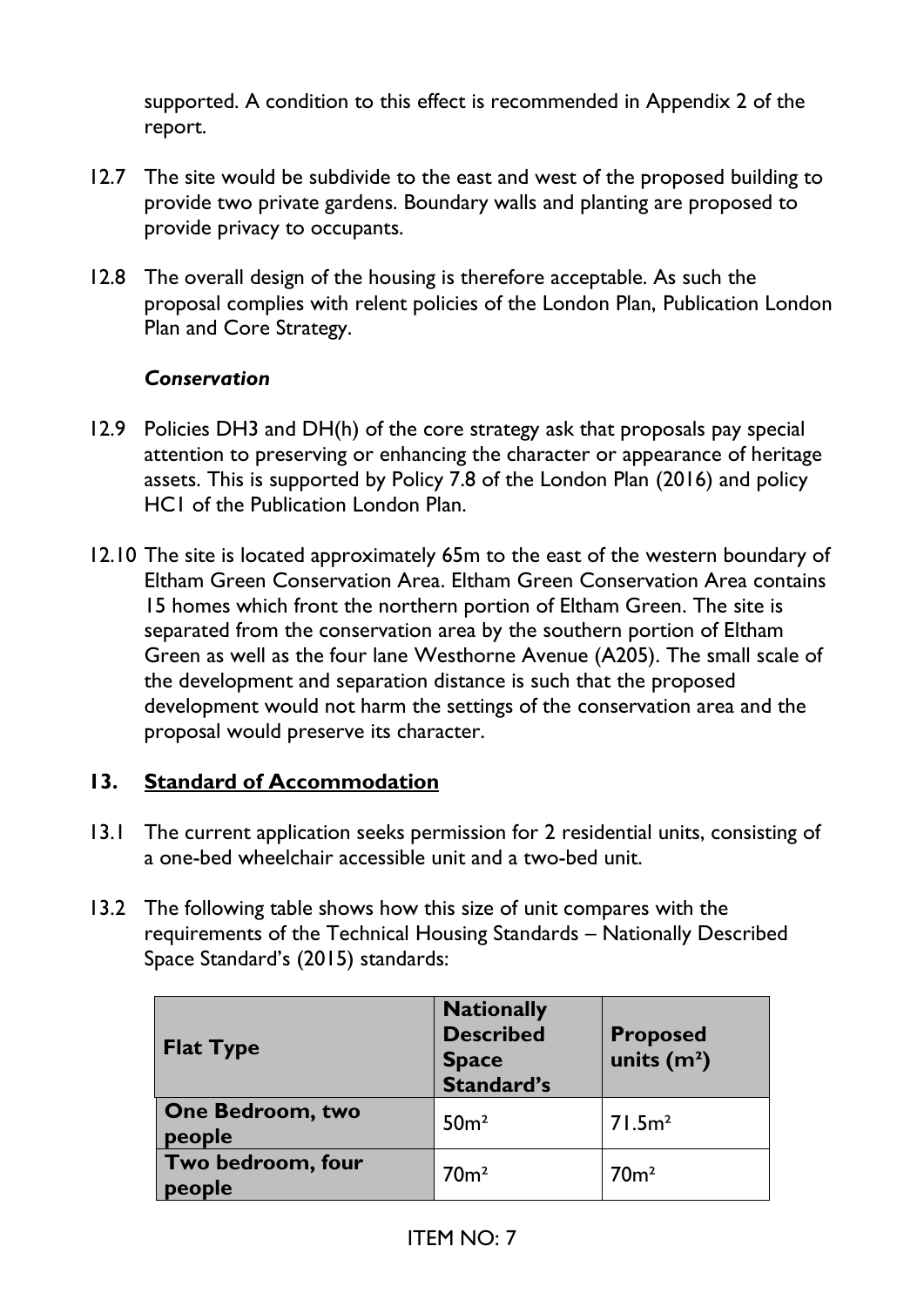- 13.3 The ground floor, one bedroom flat is to be wheelchair accessible and has been designed to comply with part M4(3)b of the Building Regulations, Approved Document M (Volume 1: Dwellings). The Council's Housing Occupational Therapist has reviewed the layout of the proposed wheelchair user dwellings and in principle agree that the details can meet the requirements of Approved Document M4. However, there are specific details within these requirements that are not currently met within the proposed development. Therefore, relevant conditions are recommended be attached to any permission given to ensure full compliance (see appendix 2 for details).
- 13.4 The London Housing SPG states that a minimum ceiling height of 2.5 metres for at least 75% of the gross internal area is strongly encouraged. The floor to ceiling heights will be at least 2.5m across all rooms within the development and therefore meets this requirement.
- 13.5 Both units are multi aspect and would therefore have a good level of light and ventilation, creating a good standard of internal amenity for future occupants.
- 13.6 Standard 26 of the Mayor's Housing SPG states that 'a minimum of 5sq.m of private outdoor space should be provided for 1-2 person dwellings and an extra 1sqm should be provided for each additional occupant'. Policy H5 of the Core Strategy states that in flats a good-sized balcony, a terrace or enclosed communal gardens should be provided. The proposed dwellings would each have large private gardens in excess of  $100\text{m}^2$ . These would provide high quality outdoor spaces for future occupants being compliant with policy.
- 13.7 Based on the detailed review of all aspects relating to the quality of accommodation for the proposed residential units' officers consider the standard proposed, both internally and externally, are acceptable for all future occupants of the proposed development.

#### **14. Impact on Neighbouring Amenity**

14.1 Policy 7.6 'Architecture' of the London Plan 2016 states that buildings and structures should not cause unacceptable harm to the amenity of surrounding land and buildings, particularly residential buildings, in relation to privacy, overshadowing etc. Policy DH(b) 'Protection of Amenity for Adjacent Occupiers' of the Core Strategy 2014 states that new development will only be permitted where it can be demonstrated that the proposal does not cause an unacceptable loss of amenity to adjacent occupiers by reducing the amount of daylight, sunlight or privacy they enjoy or result in an unneighbourly sense of enclosure.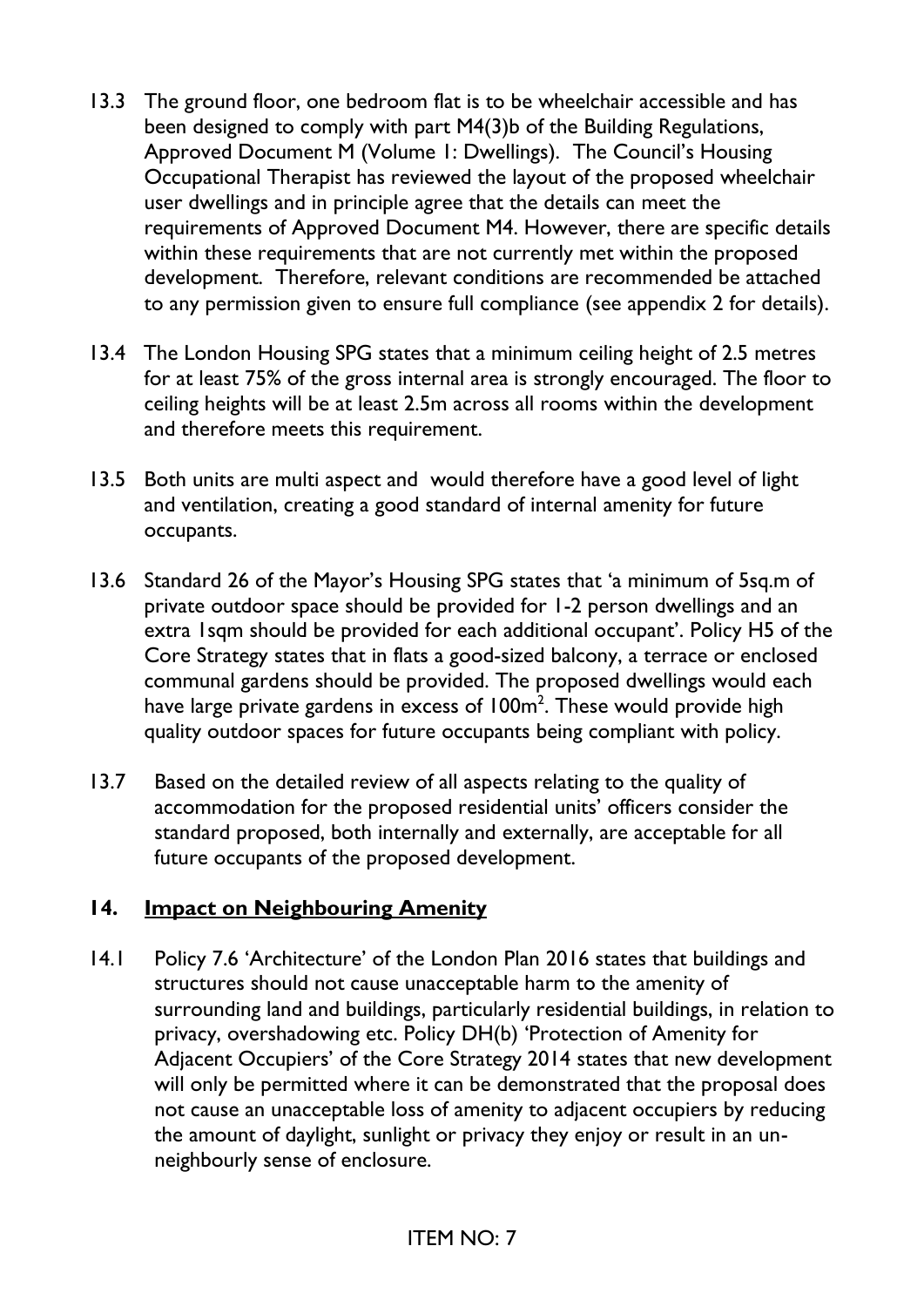- 14.2 Policy D3 and D4 of the Publication London Plan requires development to deliver appropriate outlook, privacy and amenity as part of a design led approach and confirms the design of development should provide sufficient daylight and sunlight to new and surrounding housing that is appropriate for its context, whilst avoiding overheating, minimising overshadowing and maximising the usability of outside amenity space.
- 14.3 The impact of the proposed development on surrounding properties is considered in turn below.



Figure 4: Separation Distances

# *2 Green Way*

- 14.4 The subject site is adjoined along its eastern boundary by the western boundary of 2 Green Way. 2 Green Way contains a two-storey semidetached dwelling. The dwelling contains two first floor windows on its west facing side elevation, which would overlook the subject site.
- 14.5 The proposed development would contain 2 small first floor windows on its eastern façade. The building has been positioned so that the windows would not directly face those of 2 Green Way and as such there would be no direct overlooking between the two dwellings. In addition the 13.7m separation distance between the two dwellings is such that any oblique overlooking would be acceptably mitigated. The proposed kitchen window of the first floor flat would overlook the rear garden of 2 Green Way, however it would be setback 6m from the shard boundary, which is considered adequate to mitigate any direct overlooking, and is considered to be an acceptable distance within the site's urban context.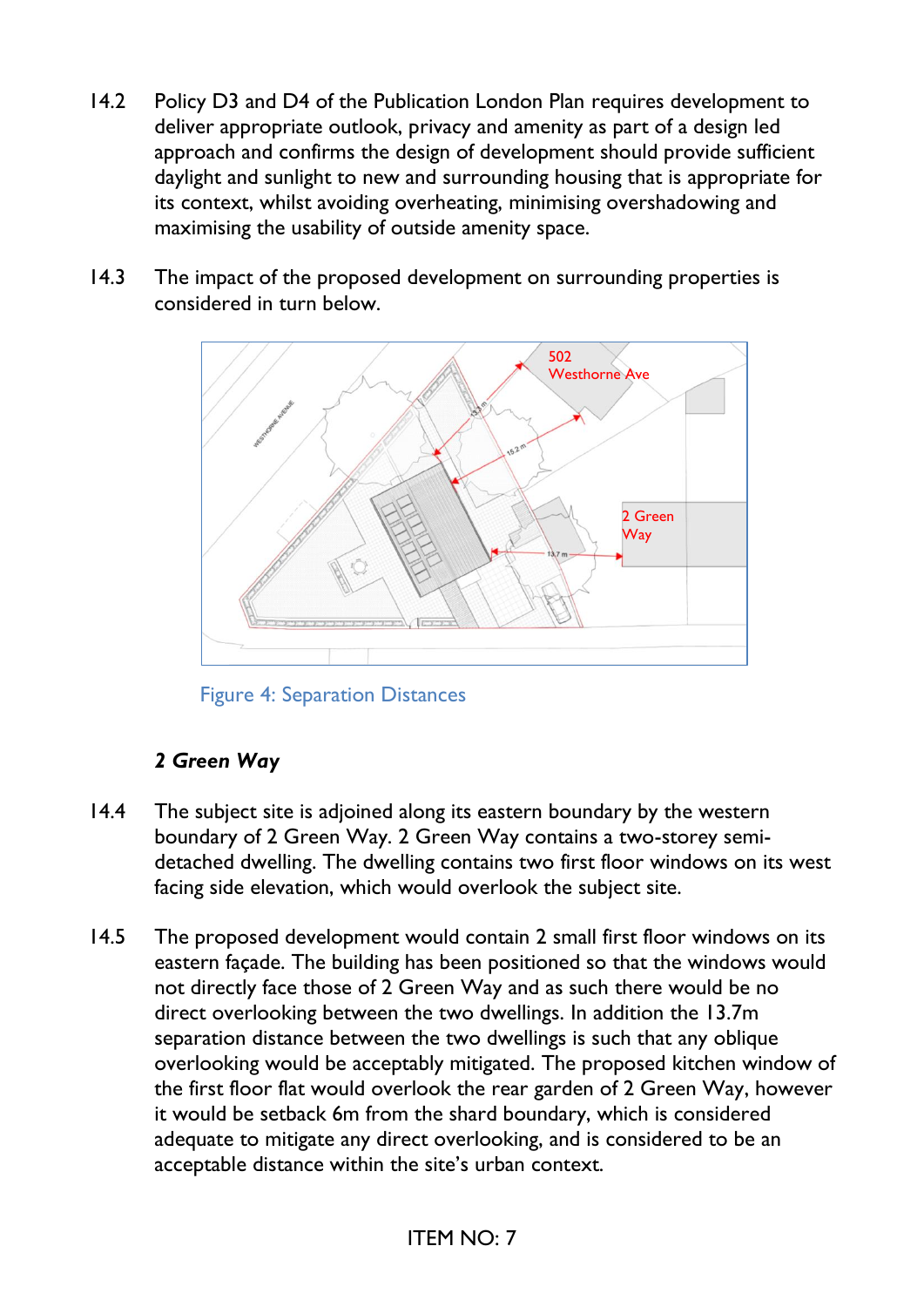- 14.6 The proposed 6m setback from the boundary of 2 Green Way, is considered to be adequate to retain an acceptable sense of openness and outlook for the residents of 2 Green Way.
- 14.7 A daylight and sunlight assessment in accordance with the 'BRE guide' was prepared by EB7 (dated 17/12/2020). It demonstrated that the proposed development would retain good levels of daylight and sunlight to No. 2 Green Way meeting all relevant BRE criteria. An assessment of the impact of the proposal on the garden of No.2 Green Way was not undertaken due to its orientation in relation to the site. However the consultant has confirmed that the sunlight on the ground will remain unaffected by the proposal.

#### *502 Westhorne Avenue*

- 14.8 The subject site is also adjoined along its eastern boundary by the western boundary of 502 Westhorne Avenue. 502 Westhorne Avenue contains a two-storey semi-detached property located to the north-east of the site. The western elevation of 502 Westhorne Avenue contains two small windows at the first floor.
- 14.9 The proposed building is to be setback from the boundary of 502 Westhorne Avenue by 6m, and would have a window to window separation distance of 15m. First floor windows have been positioned so that they would not directly face those of 502 Westhorne Avenue. A window serving the stairwell of the first floor flat would overlook the rear garden of 502 Westhorne Avenue. As the window would be setback 6m from the boundary and serves a stairwell, being a transient space, this overlooking is considered to be limited and is acceptable within the site's urban context.
- 14.10 Furthermore, an approximately 9m high tree (T2 Robinia pseudoacacia' 'False Acacia') located on the boundary between the buildings is to be retained and would provide some screening between the two properties, particularly in the summer months.
- 14.11 The small scale of the development and reasonable setback from 502 Westhorne Avenue would retain an acceptable sense of openness and outlook for the residents of 502 Westhorne Avenue.
- 14.12 A daylight and sunlight assessment in accordance with the 'BRE guide' was prepared by EB7 (dated 17/12/2020). It demonstrated that the proposed development would retain good levels of daylight and sunlight to 502 Westhorne Avenue meeting all relevant BRE criteria. An assessment of sunlight amenity (overshadowing) within the rear garden of 502 Westhorne Street demonstrated that the proposal would retain sufficient levels of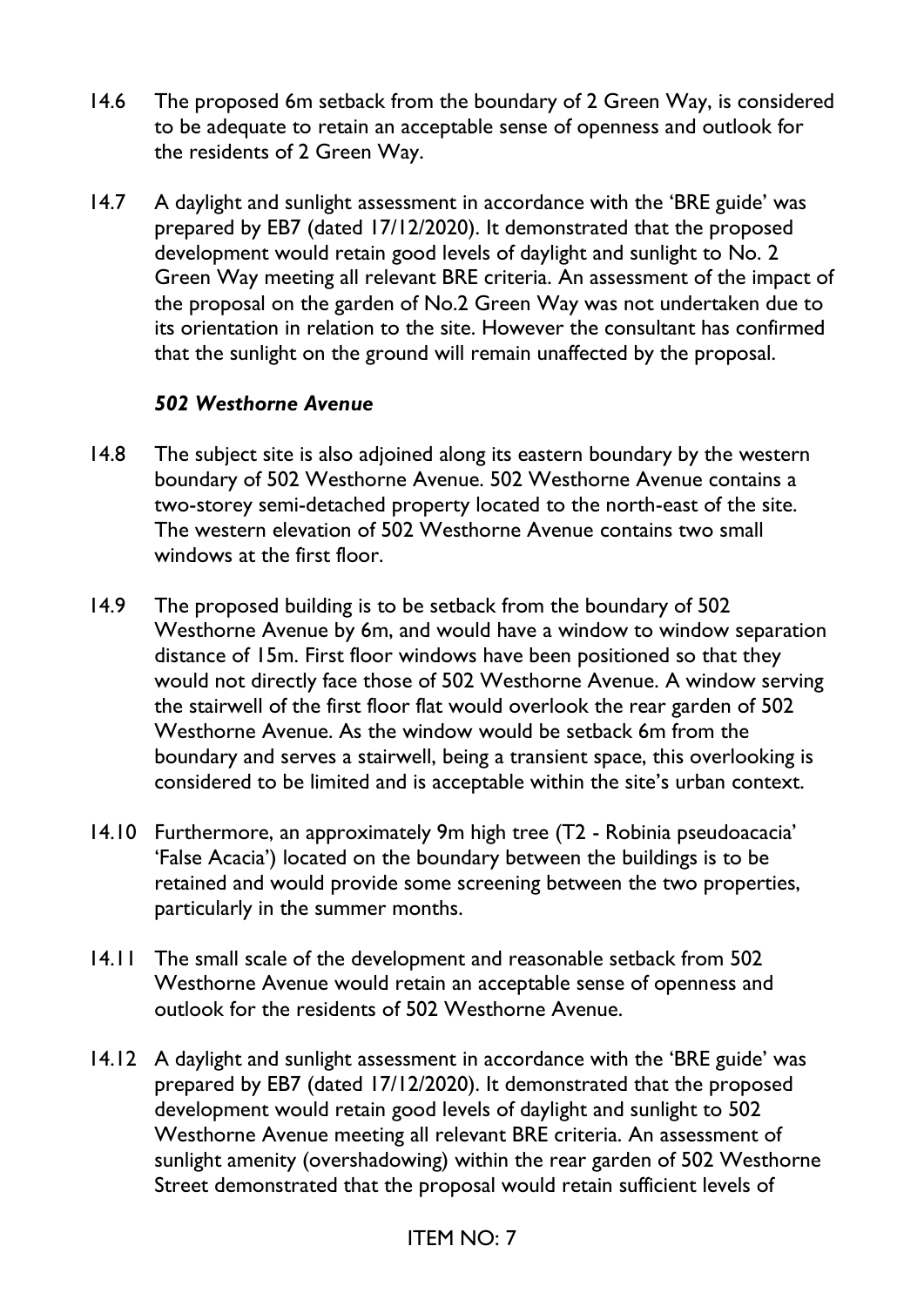sunlight, very close to the existing conditions meeting BRE guidelines. The proposed development is therefore considered to have a minimal and acceptable impact on the daylight and sunlight of 502 Westhorne Avenue.

- 14.13 It is therefore considered that the design, scale and positioning of the dwellings would not unacceptably impact upon residential amenity in terms of loss of privacy, loss of outlook, sense of enclosure or an adverse loss of sunlight / daylight.
- 14.14 As such, the proposal is considered to comply with policy 7.6 of the London Plan, policy D4 the Publication London Plan and policy DH(b) of the Core Strategy.

### **15. Environmental Health**

- 15.1 London Plan policies 5.21, 7.14 and 7.15 seek to manage potential impacts concerning contaminated land, air quality, and noise emissions.
- 15.2 Core Strategy policy E(a) states that development should not have an adverse effect on the amenities of adjacent occupiers or users including unacceptable emissions of noise, light, vibration, odours, fumes, dust, water and soil pollutants or grit.

#### *Site contamination*

15.3 As there is no evidence of the site being previously in commercial or agricultural use, a phase 1 contamination investigation is not required. However, contamination conditions relating to undertaking an unexploded ordnance (UXO) risk assessment and unexpected contamination on site (see appendix 2 for full wording).

#### *Impact during construction*

15.4 Construction noise impacts would be controlled through a construction method statement and a condition limiting hours of demolition and construction to 08:00 to 18:00 hours Monday to Friday, and 08:00 to 13:00 hours on Saturdays, with no noisy working audible at the site boundary being permitted on Sundays or Bank Holidays. It is recommended that a condition requiring reference to the Councils' Construction Site Noise Code of Practice be included (see appendix 2 for full wording).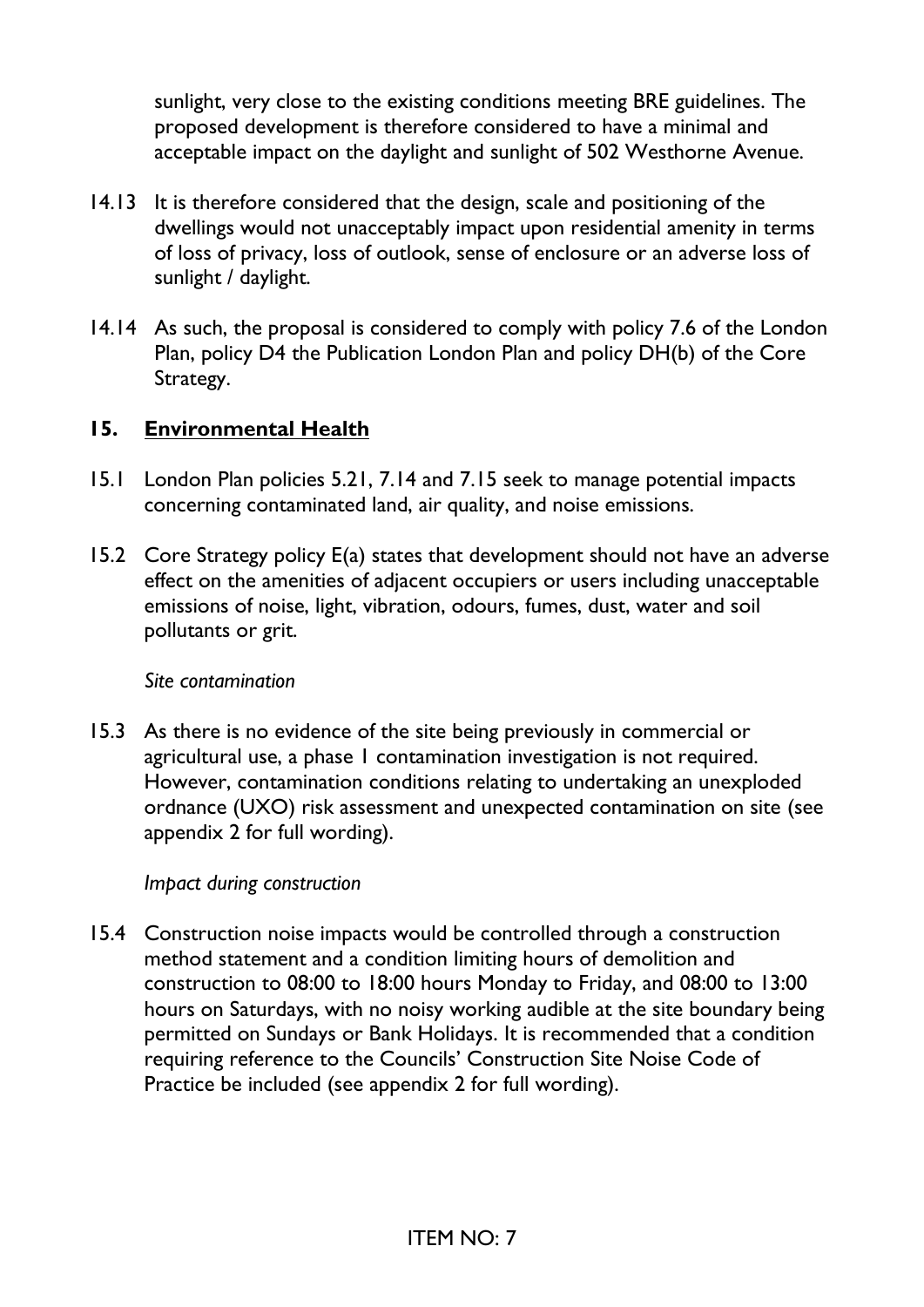*Impact of proposed development:* 

- 15.5 The proposed development includes one on-site car parking space, the use of which would be of a similar level to neighbouring residential dwellings. The noise and disturbance of one car accessing the site is considered to be reasonable in a residential area and would not have an adverse effect on the amenity of adjoining occupiers.
- 15.6 Subject to the implementation of the recommended conditions the proposed development is considered to be acceptable with regards to Environmental Health.

### **16. Highways and Servicing**

*Parking* 

- 16.1 London Plan Policy 6.13 sets out maximum parking standards for residential dwellings. The London Plan 2016 sets a maximum parking standard of less than 1 space per unit. The Publication London Plan Policy T6.1 sets maximum parking standards, requiring sites with a PTAL of 2 of up to 0.5 spaces per dwelling.
- 16.2 Amended plans were submitted by the applicant reducing the proposed on site parking by one space, so that one accessible parking space is to be provided on site. This complies with the maximum parking standards of the London Plan (2021) and would serve the accessible unit.
- 16.3 Cycle parking has been provided within the private amenity space of each unit. Two spaces are to be provided per unit in-line with the minimum standards set out in the London Plan.
- 16.4 The proposal was reviewed by Council's Highway Manager who raised no objection to the scheme.

*Waste* 

- 16.5 With regards to waste and servicing, bins are to be provided for both units and are proposed to be collected from Green Way. The arrangement was reviewed by Council's Waste Services who raised no objections.
- 16.6 The proposed highways, servicing and parking arrangements are therefore acceptable and accommodate the needs of existing and proposed residents within the constraints of the site without unduly impacting the surrounding road network.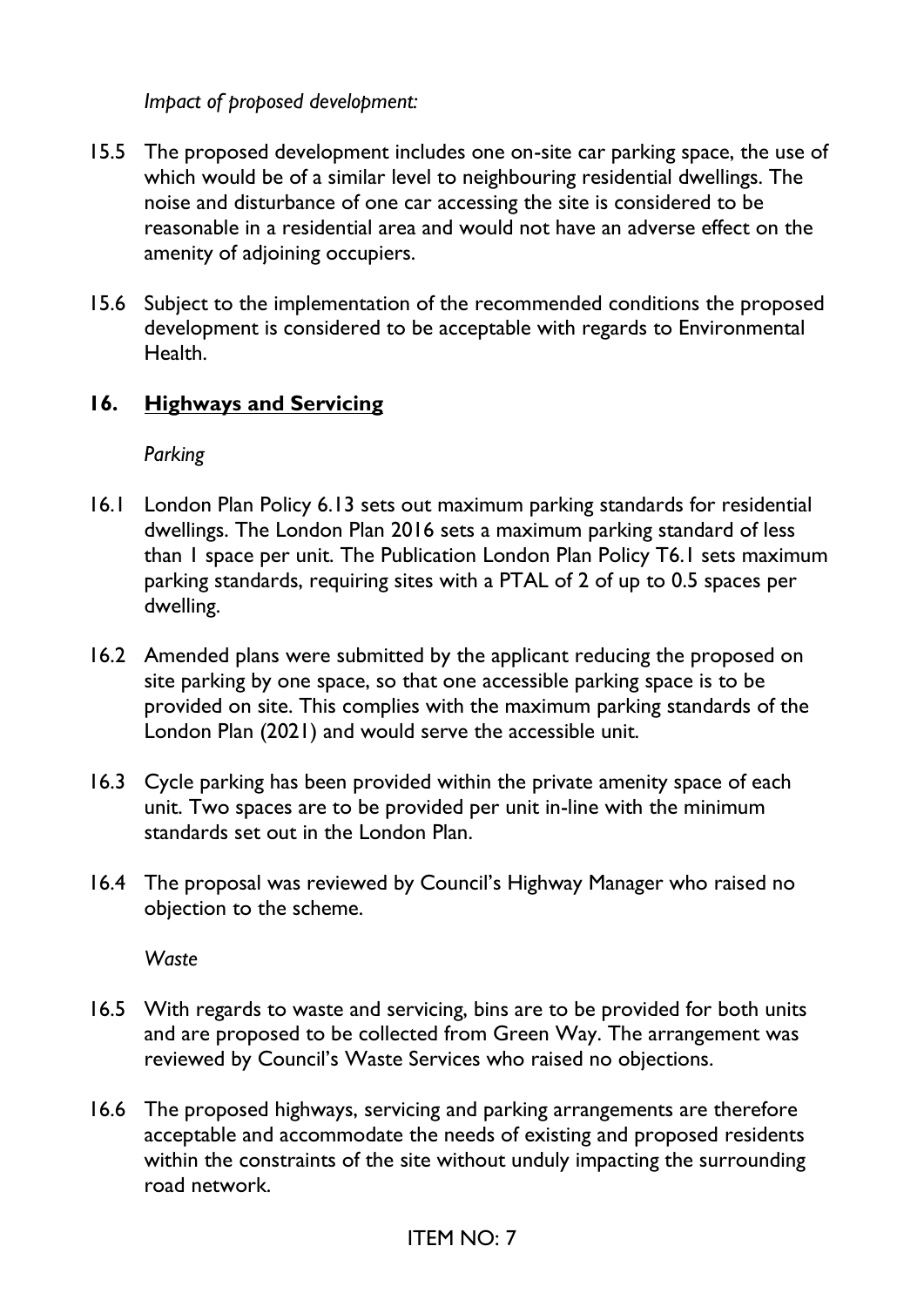### **17. Sustainability and Energy**

- 17.1 London Plan (2016) policy 5.1, 5.2 and Policy E1 of the Core Strategy (2014) seeks an overall reduction in carbon dioxide emissions with a target for residential buildings to be zero carbon and compliance with the London Plan Energy Hierarchy.
- 17.2 The submitted energy statement prepared by SCMS Associates (dated December 2020) states that the proposed development would achieve a 106.07% reduction in carbon emissions beyond Part L 2013 complaint baseline due to the use of renewable energies and other energy demand reduction technologies utilised in accordance with the London Plan Energy Hierarchy.
- 17.3 The development would be fitted with 5.55 kWp photovoltaic panels. Individual Air Source Heat Pumps (ASHPs) (SCoPheating 2.9) are proposed to provide space heating and hot water to each dwelling. The reducing in energy demand are broken down across the London Plan Energy Hierarchy as follows;

Be Lean (29.63%) – fabric and services efficiency measures Be Green (76.43%) – Air source heat pumps and photovoltaic panels

- 17.4 This is welcomed and far exceeds the 35% minimum requirement. Full details of how this would be achieved would be secured by condition (refer to appendix 2 for the full wording).
- 17.5 Subject to the recommended conditions (see appendix 2 for full wording), the proposal would comply with the relevant sustainability policies and is acceptable.

#### **18. Biodiversity**

- 18.1 Policy 5.10 and 7.19 of the London Plan (2016), and policy OS4 of the Core Strategy (2015) seek wherever possible to ensure that development makes a positive contribution to the protection, enhancement, creation and management of biodiversity.
- 18.2 The subject site is predominantly grass, with some shrubs and a hedgerow along the western boundary. Two trees (an ash and a sycamore) are located on the eastern boundary.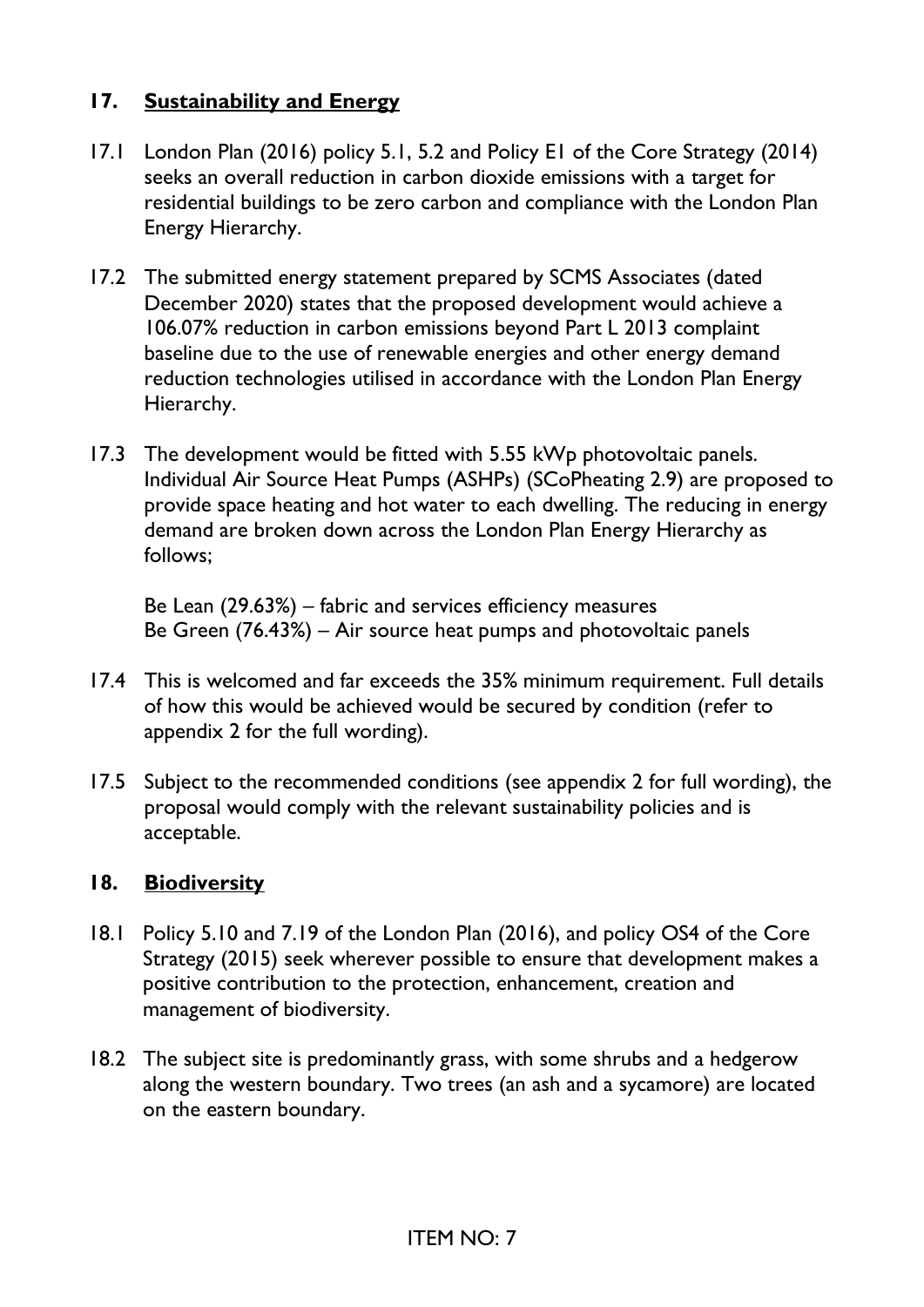- 18.3 The existing shrubs and hedgerows are proposed to be retained with additional shrubs planted to create a consistent hedge around the boundary of the site. Both trees on site are also to be retained.
- 18.4 An Ecology Report prepared by Microbee Environmental (dated December 2020) was submitted in support of the application. An Extended Phase 1 Habitat Survey was carried out which identified the site as having low biodiversity value in regards to both habitat and suitability for protected species.
- 18.5 The report advised that the site has negligible potential for bats and as such no further surveys are required. It also advised that nesting birds were unlikely to be encountered on site. However, the report advised best practice methodology must be adopted during construction to ensure protection of protected species.
- 18.6 The report recommends ecological enhancements be introduced to improve biodiversity on site, including the installation of bird, bat and invertebrates boxes, sensitively designed lighting to protect bats, and the use of diverse mix of native species of trees and shrubs, include species which support local taxa. These measures to enhance the development's biodiversity should be provided and it is recommended to be secured by condition (see appendix 2 for full wording).
- 18.7 The proposed development would not result in the significant loss of wildlife habitats. Subject to the inclusion of ecological enhancements and the retention and protection of trees the proposal would result in a net positive increase in biodiversity on site, being consistent with the relevant policies.

### **19. Community Infrastructure Levy (CIL)**

- 19.1 The Mayor has introduced a London-wide Community Infrastructure Levy (CIL) to help implement the London Plan, particularly policies 6.5 and 8.3. The Mayoral CIL formally came into effect on 1st April, and it will be paid on commencement of most new development in Greater London that was granted planning permission on or after that date. The Mayor's CIL will contribute towards the funding of Crossrail. The Mayor has arranged boroughs into three charging bands. The rate for Greenwich is £35 per square metre.
- 19.2 The current application is liable to this requirement, however as the proposal is for affordable housing would be eligible for an exemption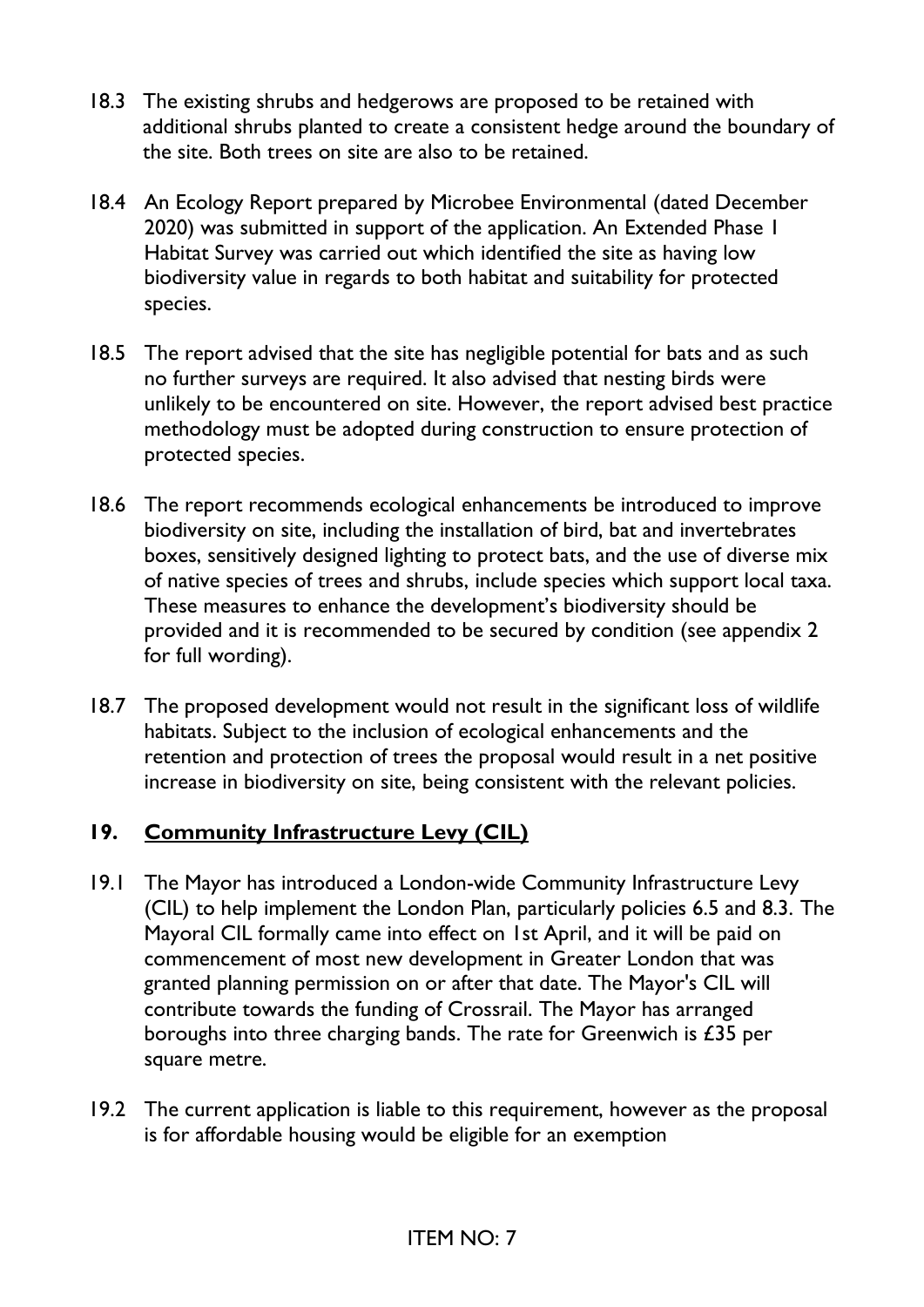# **20. RBG CIL**

- 20.1 The Royal Borough adopted its Local Community Infrastructure Levy (CIL) charging schedule, infrastructure (Regulation 123) list, instalments policy and exceptional circumstances relief policy on the 25<sup>th</sup> March 2015 and came into effect in Royal Greenwich on the 6th April 2015.
- 20.2 The current application is liable to this requirement, however as the proposal is for affordable housing would be eligible for an exemption.

#### **21. Implications for Disadvantaged Groups**

- 21.1 The implications for disadvantaged groups identified below are an integral part of the consideration of the development and community benefits as set out in the report:
	- The proposal would provide one M4(3)(b) wheelchair accessible unit,
	- The proposal would provide two affordable housing units to be leased at social rents.

#### **22. Conclusion**

- 22.1 Having regard to the above assessment the principle of residential development is considered to be acceptable.
- 22.2 Overall the design quality is considered to be of an excellent standard and would respect the character and appearance of the surrounding area.
- 22.3 The proposal would provide a high standard of residential accommodation which meets all internal spaces standards.
- 22.4 The provision of affordable and accessible units is welcomed.
- 22.5 Accordingly, it is recommended that permission be Granted for application reference 20/3933/F, in line with Section 1 of this report.

#### **Background Papers:**

National Planning Policy Framework (2019) Planning Practice Guidance The London Plan (2016) Minor Alterations to the London Plan (March 2016) The London Plan (2021) Royal Greenwich Local Plan: Core Strategy with Detailed Policies (Adopted July 2014)